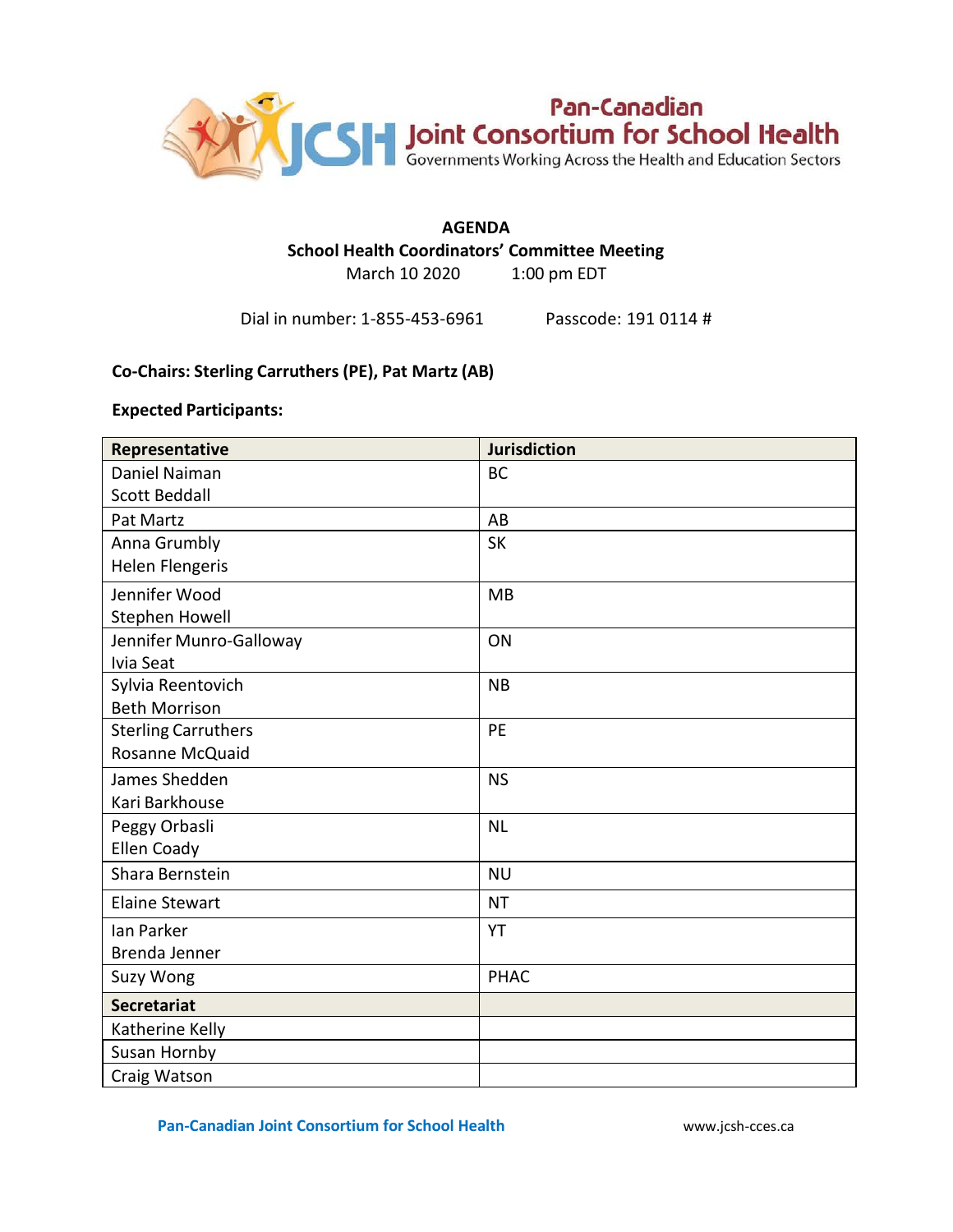

### **Agenda**

- **1. Welcome and Roll Call**
- **2. Review and Approval of Agenda**
- **3. Approval of Record of Discussion from the December 10-11 2019 face-to-face meeting**
- **4. Presentation on Lyme Disease – Shanna Sunley, PHAC**
- **5. Secretariat Update**
- **6. Mandate Rene**wal
	- Overview of process and outcomes
	- Draft Agreement
	- JCSH Annual Workplan
- **7. PHAC Projects for 2020-2021**
- **8. SHCC Co-Chair**
	- Call for next co-chair
- **9. Meeting formats**
	- Videoconferencing options
- **10. Emerging Trends and Opportunities**
- **11. Review of Action Items**
	- To review and update the Action Items Table
- **12. Next Meetings**
	- April 14 2020 teleconference

*All meetings begin at 1:00 Eastern Time.*

**13. Adjournment**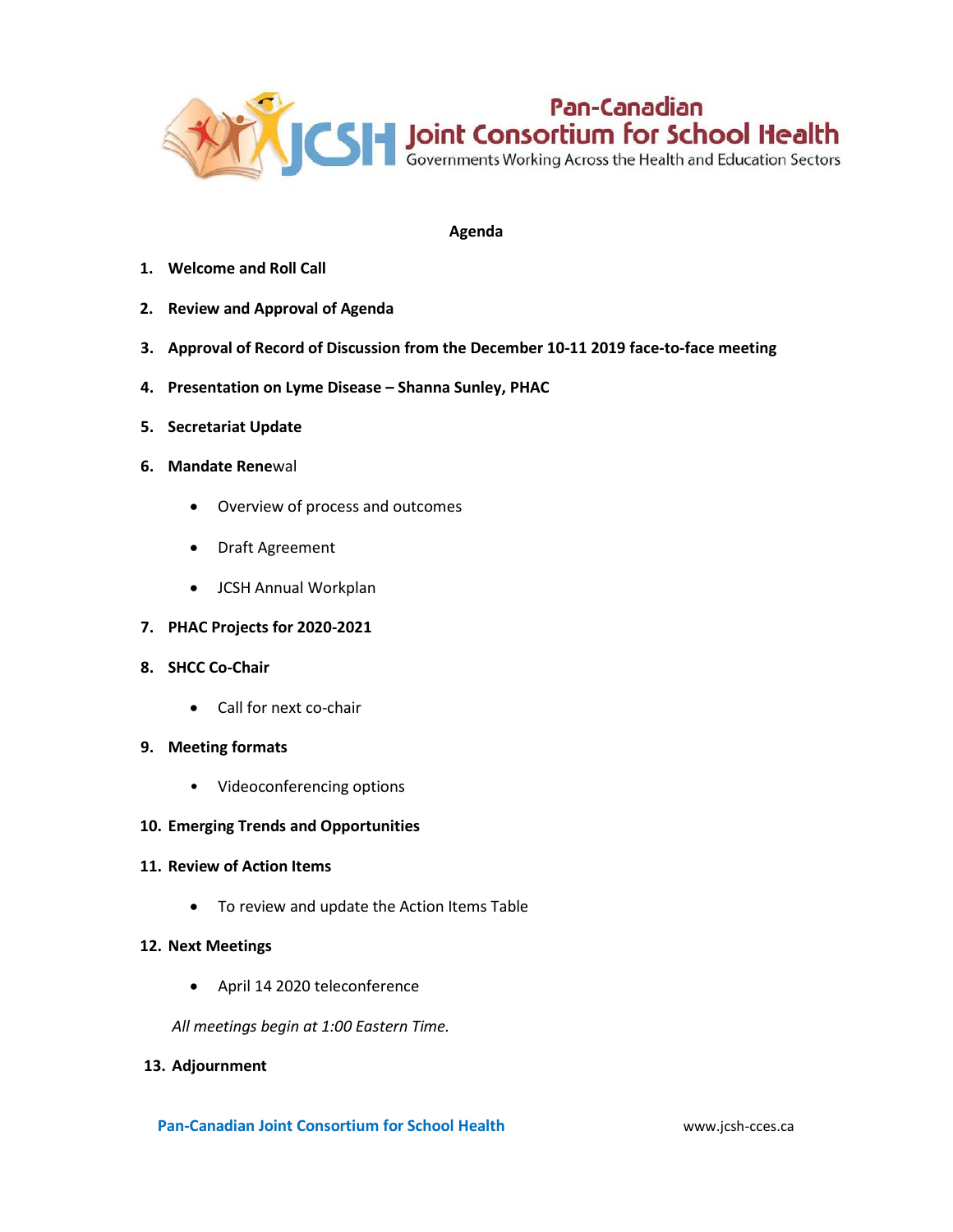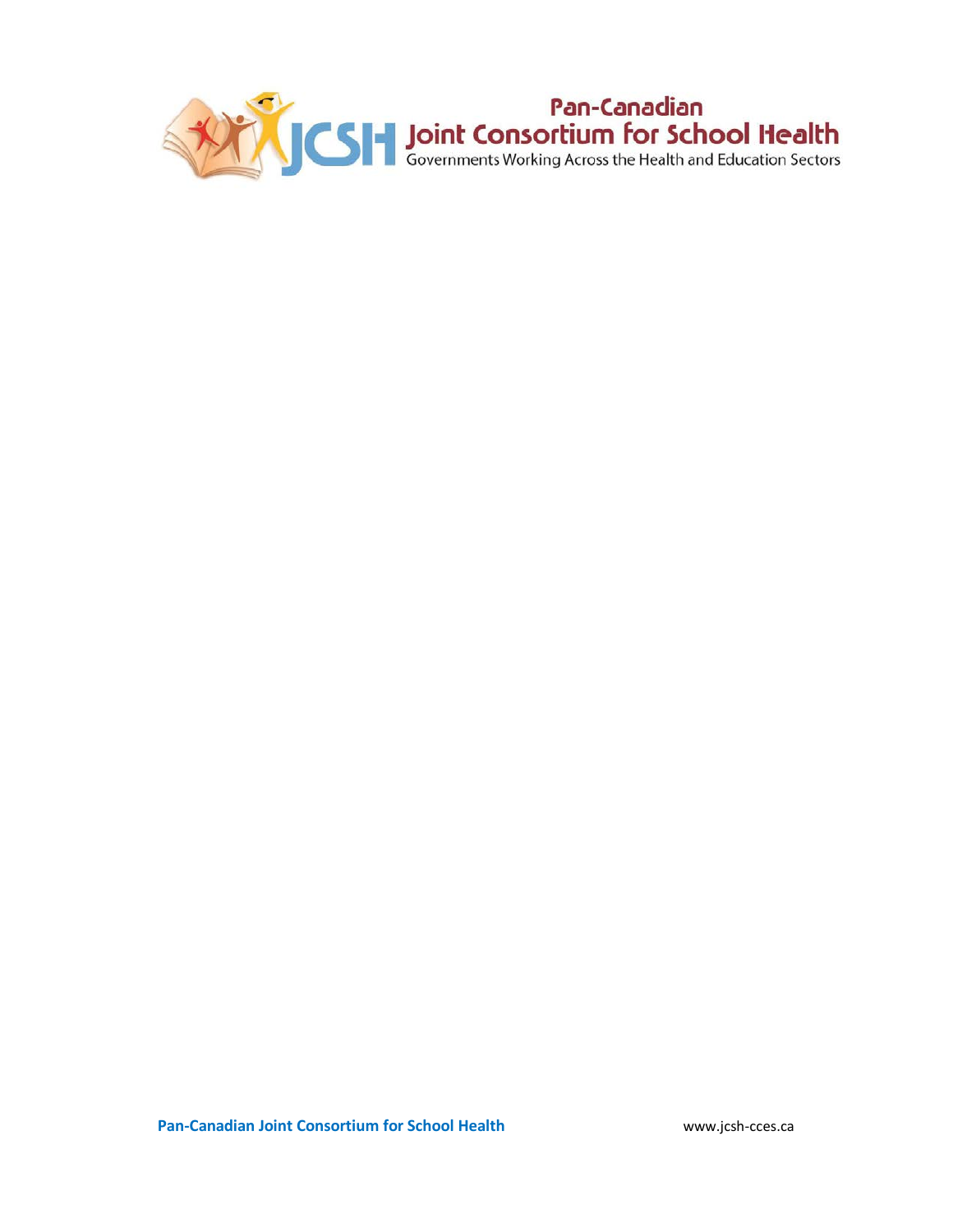

## **Record of Discussion School Health Coordinators' Committee Meeting December 11 - 12, 2019 Cambridge Suites Hotel, Toronto, ON**

**Chair: Sterling Carruthers (PE)** 

**Participants:**

| Representative     | <b>Jurisdiction</b>        |
|--------------------|----------------------------|
| <b>BC</b>          | Daniel Naiman by telephone |
| AB                 | Pat Martz by telephone     |
| <b>SK</b>          | <b>Helen Flengeris</b>     |
| <b>MB</b>          | Jennifer Wood by telephone |
| ON                 | Jennifer Munro-Galloway    |
|                    | Stephanie Kaldas           |
| <b>NB</b>          |                            |
| <b>PE</b>          | <b>Sterling Carruthers</b> |
| <b>NS</b>          | James Shedden              |
| <b>NL</b>          | Peggy Orbasli              |
| <b>NU</b>          | Shara Bernstein            |
| <b>NT</b>          | <b>Elaine Stewart</b>      |
| YK                 | lan Parker                 |
| <b>PHAC</b>        | Suzy Wong                  |
| <b>Secretariat</b> |                            |
| Katherine Kelly    | <b>Executive Director</b>  |
| Susan Hornby       | Senior Advisor             |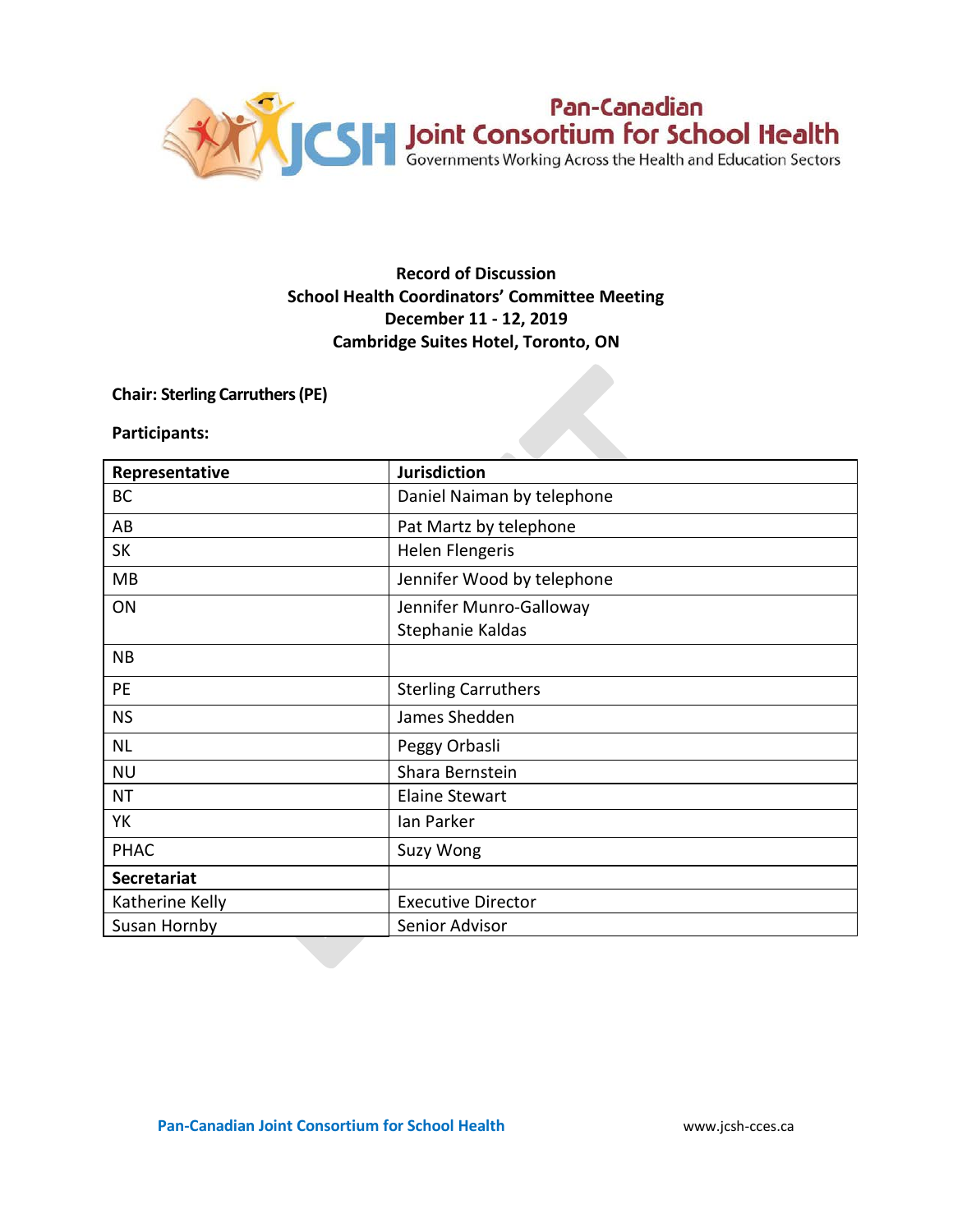

## **Record of Discussion**

### **1. Welcome and Roll Call**

Sterling welcomed all to the meeting.

### **2. Review and Approval of Agenda**

The agenda was approved as written.

# **3. Approval of Record of Discussion from the November 12th 2019 teleconference**

The Record of Discussion from the November 12<sup>th</sup> teleconference was approved as written. **Presentation -** *Health Behavior in School Aged Children* **(Dr. Will Pickett, Queen's University)**

### • **Update on current HBSC cycle**

Will explained that about 21,500 students participated in this survey round. The research leads appreciate that there is difficulty in being one of a number of school-based surveys in the country.

### • **Key themes of current cycle:**

- 1) Why are high school girls not thriving in terms of their mental health?
- 2) The protective role of homes and families continues to be a strong result.
- 3) Social media is shown to be a major adolescent risk factor.
- 4) The risk-taking profiles issues are changing.

Considerations from key themes:

- What are strengths mechanisms that could impact the risk factors?
- Do rural and remote contexts emerge as a possible theme, featuring both assets and risks?
	- **HBSC reports (P/T, national, international)**

The international HBSC report, featuring responses from about 40 countries, including Canada, will be released in spring 2020.

The Journal of Adolescent Health will publish a themed issue on HBSC results and feature a knowledge transfer toolkit.

The national report will include an online technical report, a summary report, a series of mini reports on key topics, and a knowledge transfer toolkit. The mini reports have been informed by discussions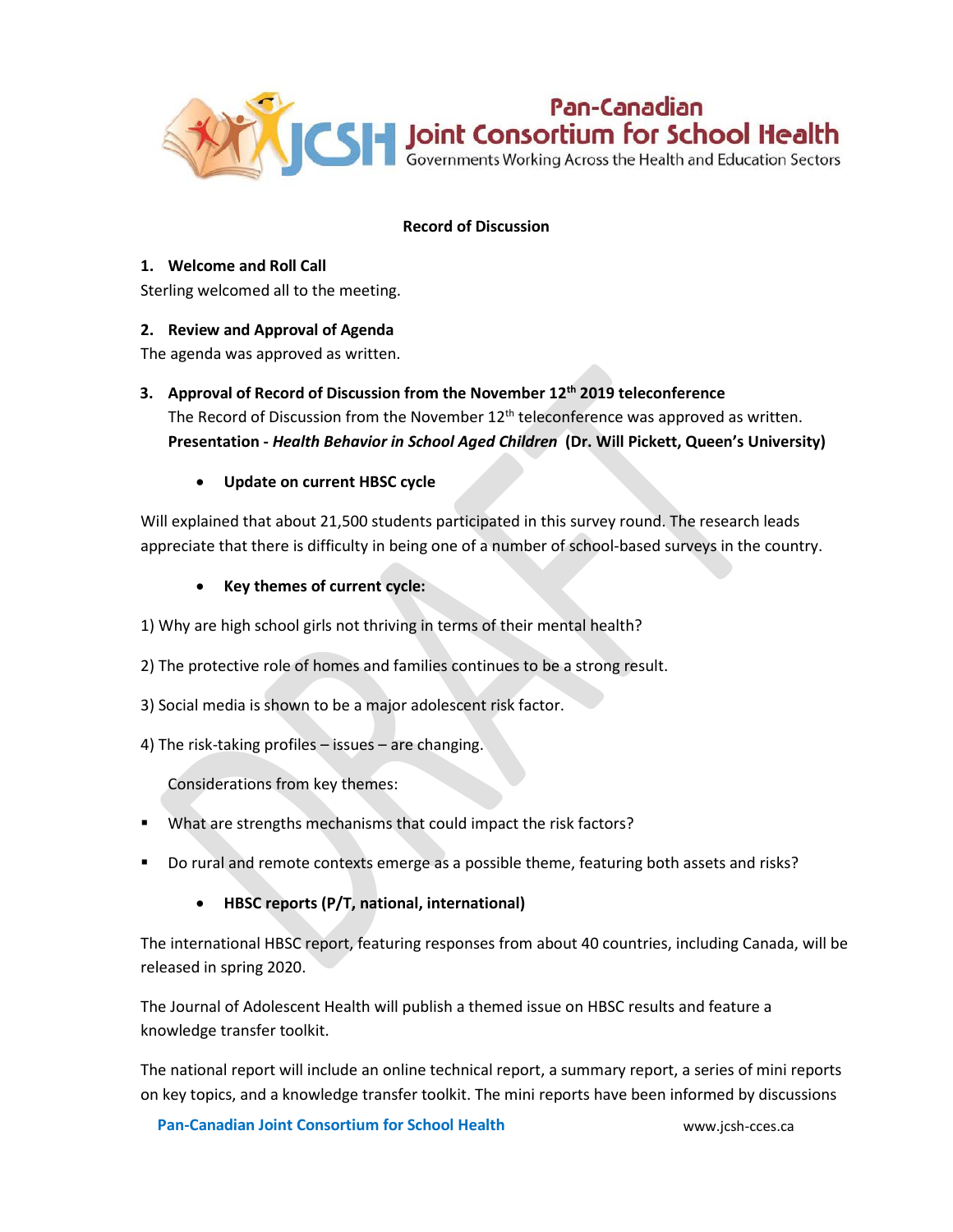

with the School Health Coordinators' Committee. They will be released in stages, and they will also contribute to the literature base through publications.

The provincial-territorial reports will not all have the usual 3000-respondents size samples.

• **Working with and supporting P/T colleagues through the HBSC Process**

### **Issue 1: Outcomes of deeper collaboration with JCSH**

Will advised that HBSC results have grown in the past three cycles primarily because of the collaboration with JCSH.

Ian described Yukon's participation in the survey, noting that the territory has become very involved in question development, and this has increased engagement with territorial colleagues. Privacy protectors have been implemented for student responders. The participation/consent format has been changed from [active to passive.](https://journals.sagepub.com/doi/abs/10.1177/0193841X8901300104) The data was brought back to First Nations participants, involving government to government. The territory brought Will to meet with a number of tables, including deputy ministers, youth leaders, youth-serving organizations, and health promotion specialists and this was very helpful.

Will noted that he and Wendy make a sincere offer to meet in any jurisdiction to provide assistance and respond to any questions / concerns.

Pat noted that Alberta paid for an over sampling of the high school population in the 2013-2014 HBSC Study, specific to those schools that had Wellness Funded interventions versus schools without funding. A decision was made by the participating high schools not to release the data given the inability to show positive results over a two-year intervention period.

### **Issue 2: Effectively managing competition in the field – competing surveys**

Some school health coordinators commented that other surveys do a better job than HBSC of reporting data results back to schools. Some participation is supported for the greater purpose of national outcomes, but the schools are disappointed they don't get returns that more match their own contexts.

It would help to review how the data is written up – what can be learned from what other surveys do well to improve knowledge transfer and exchange.

It would also help to have more presentations in jurisdictions by Will and Wendy.

Having more presentations on HBSC benefits to schools, communities, and students will help, as will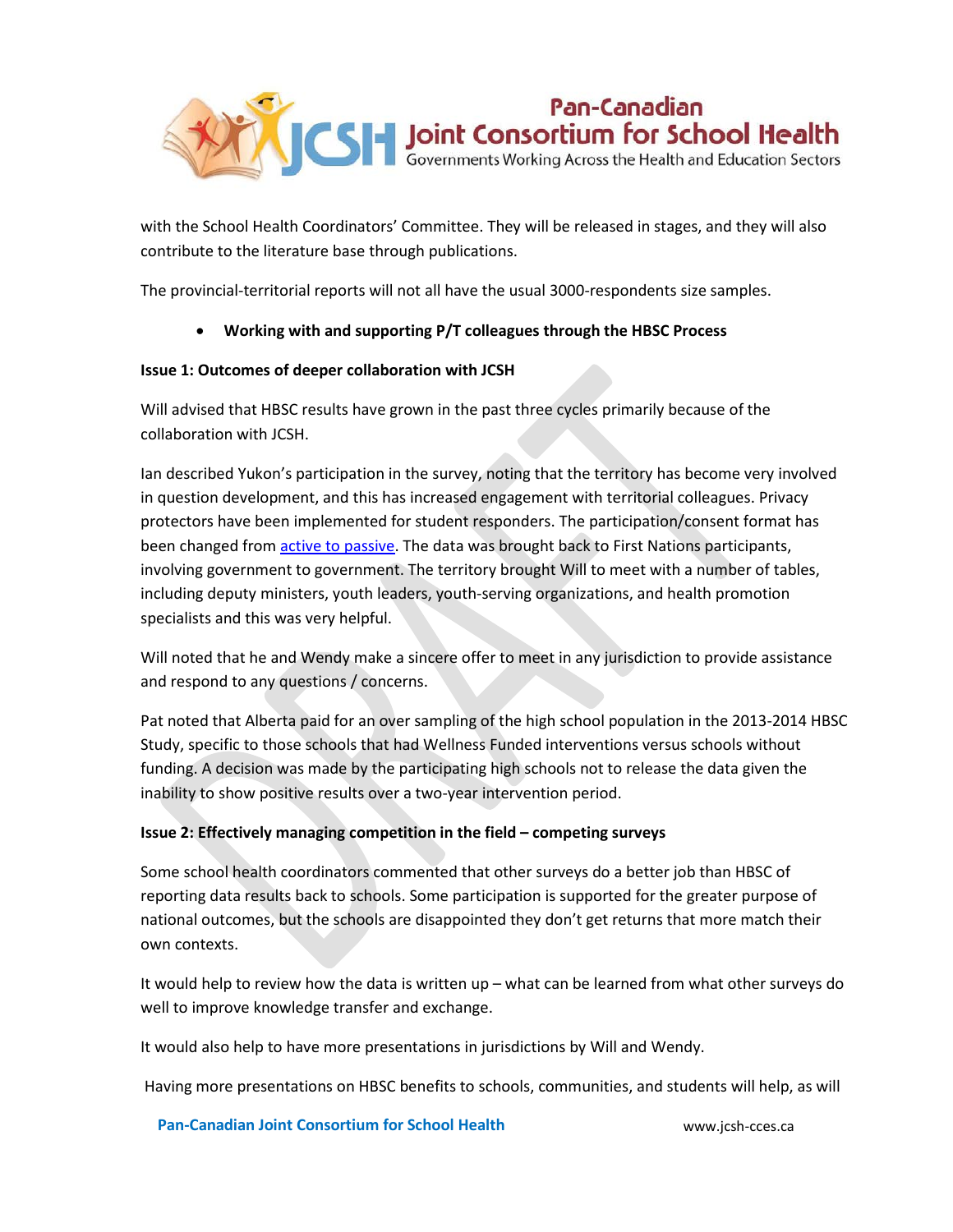

allowing students access to the data for their knowledge and school projects.

PHAC has data tools and blogs with interactive formats to support increased involvement with HBSC data.

### • **Data collection in highly Indigenous populations**

Will explained that Nunavut was not involved in the last survey round and they are working closely with folks in that territory to better respond to concerns and respectfully support the outcomes of the Truth and Reconciliation Commission Report.

Pat commented that the survey questions were not well received by Indigenous reviewers in Alberta or mental health professionals. The province will be working closely with Will and Wendy in the next survey round and is open to supporting HBSC.

### • **Other outcomes of HBSC – beyond the survey results:**

It has become an important training ground for new researchers, many of whom have gone on to publications and research/teaching careers

It has impacted public health and medical careers

The data is a platform for research leading to [Tri-Council](https://www.rsf-fsr.gc.ca/about-au_sujet/index-eng.aspx) (CIHR, SSHRC, NSERC) funding and peerreviewed publications

The data has been used in Senate hearings (e.g., cannabis legalization)

The data has featured in **UNICEF report cards** 

### **4. Youth Substance Use**

## • **Presentation -** *Compass System Data* **(Dr. Scott Leatherdale, University of Waterloo)**

Scott's presentation and 13 additional research articles/COMPASS questionnaire and feedback report were provided and are available on the private side of the JCSH website.

### • **Presentation -** *One Jurisdiction's Response to Youth Vaping* **(Sterling Carruthers)**

Sterling's presentation is available on the private side of the JCSH website.

### *Discussion:*

o How vaping is used in jurisdictions continues to present high concerns.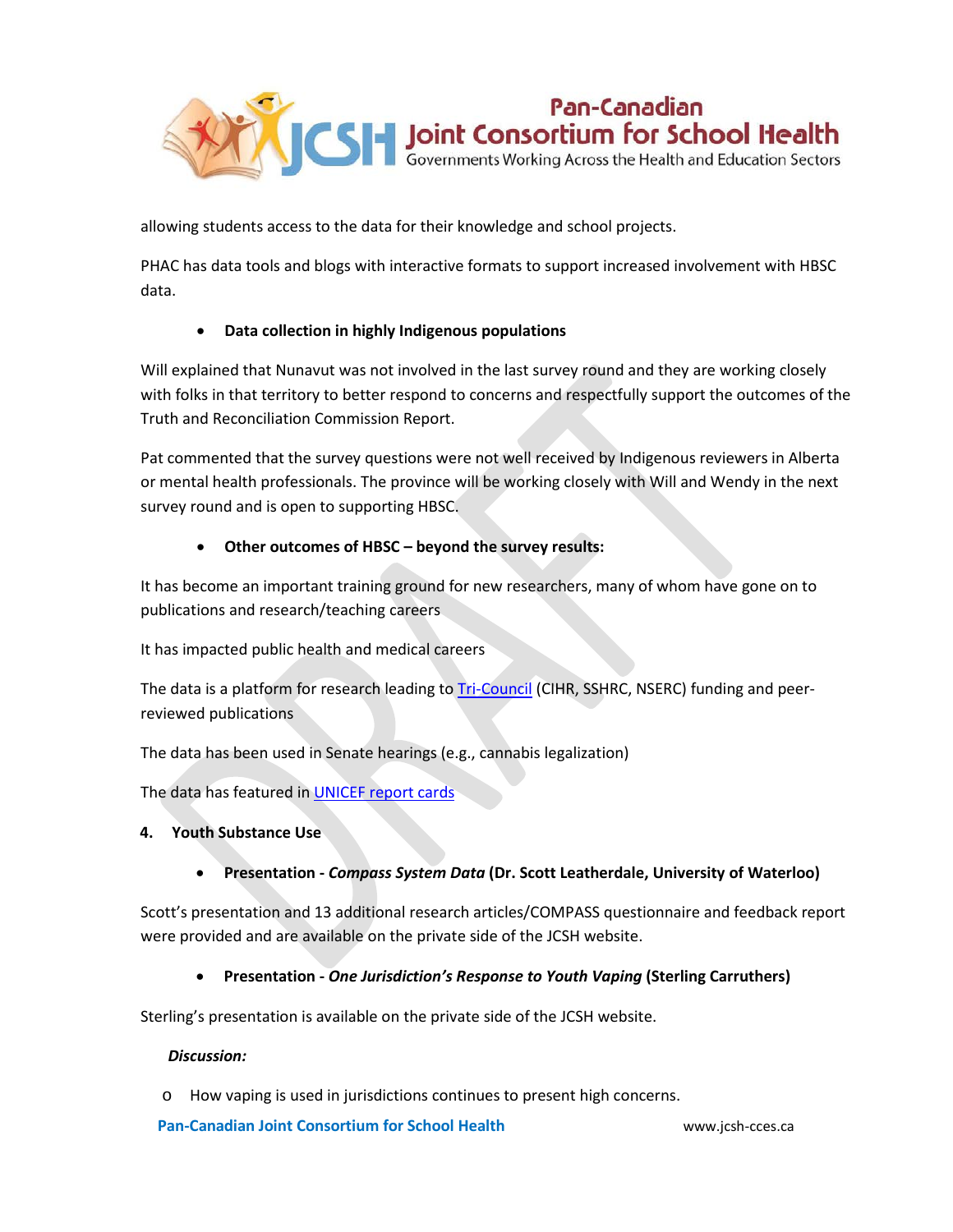

- o PTs have responded with information days, clarification to address inconsistencies in nicotine strengths, education campaigns and youth advisory teams.
- o Continued challenges include supporting students already using / providing harm reduction approaches.
- o ON: Developing a Vaping Resources for Schools Jennifer will share
- o NL: banned vapable cannabis products; formed Alliance for Tobacco Control
- $\circ$  NT: advanced the health curriculum changes to have students working with vaping data inquiry approach.
- o It was suggested that JCSH might curate jurisdictions' work on vaping and share with non-JCSH tables. The preference was that this be housed on the private side of the JCSH website and SHCC members can then share with colleagues.

**Action:** Secretariat and Sterling will begin a curated document of PT responses to school-based vaping issues.

**5. Moving Forward**

### *Reflections:*

- o The return to JCSH definition as a Health-Education collaboration first and foremost is seen as positive.
- o Also positive is connections planned with Council of Ministers of Education, Canada (CMEC), the Advisory Council of Deputy Ministers of Education (ACDME), and health councils (Public Health Network Council).
- o Youth voice? At SHCC table? Or more emphasis on youth input within PT sectors.
- o Truth and Reconciliation Commission how is JCSH planning to move forward? The Statement on Reconciliation was intended to be intentional in describing the work forward.
- o Role of comprehensive school health framework in discussing issues with CMEC, others.

### **6. Next Meetings**

January 14, 2020 (MC/SHCC joint teleconference)

February 11, 2020 teleconference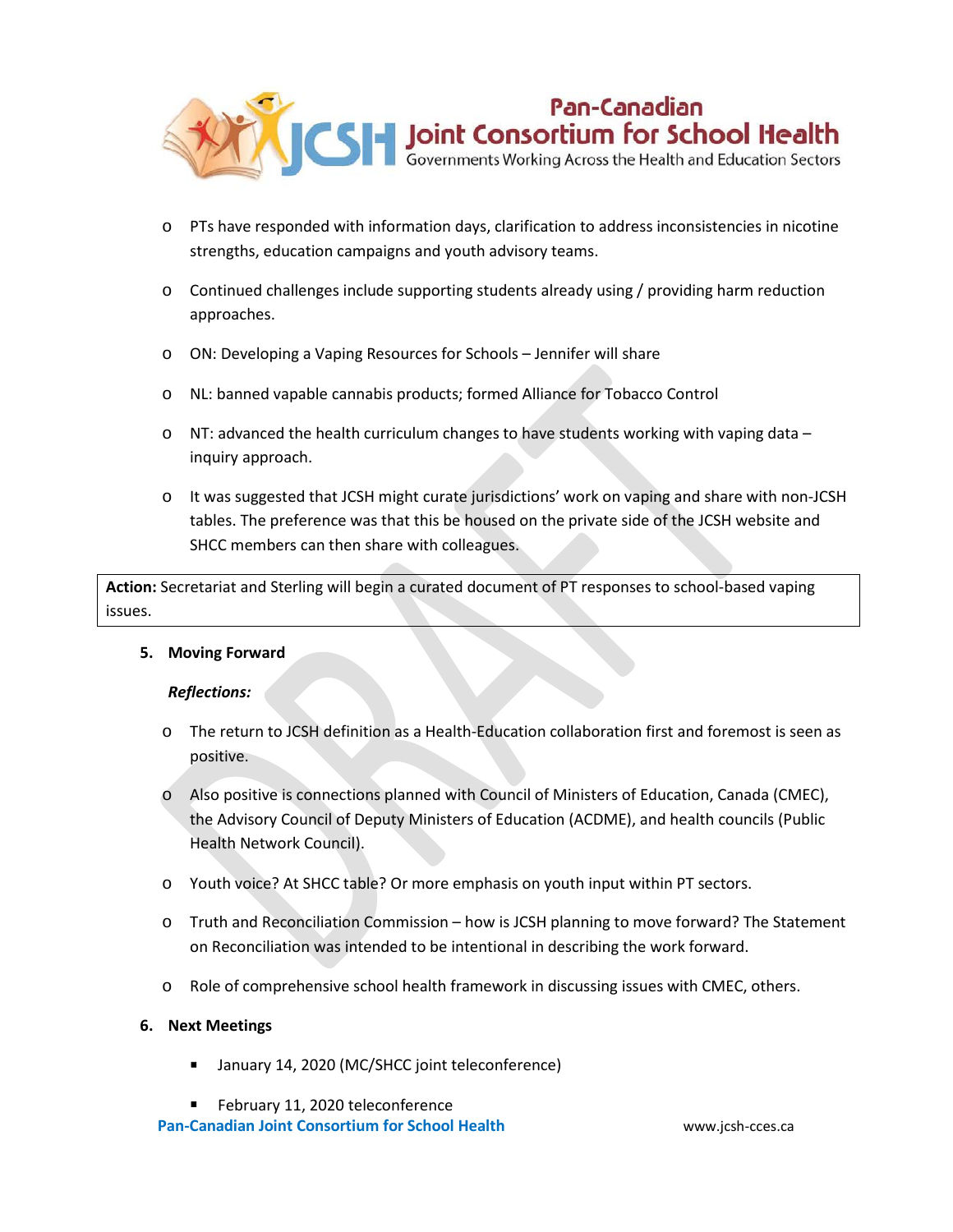

March 17, 2020 teleconference

*All teleconference meetings begin at 1:00 Eastern Time.* 

**7. Adjournment**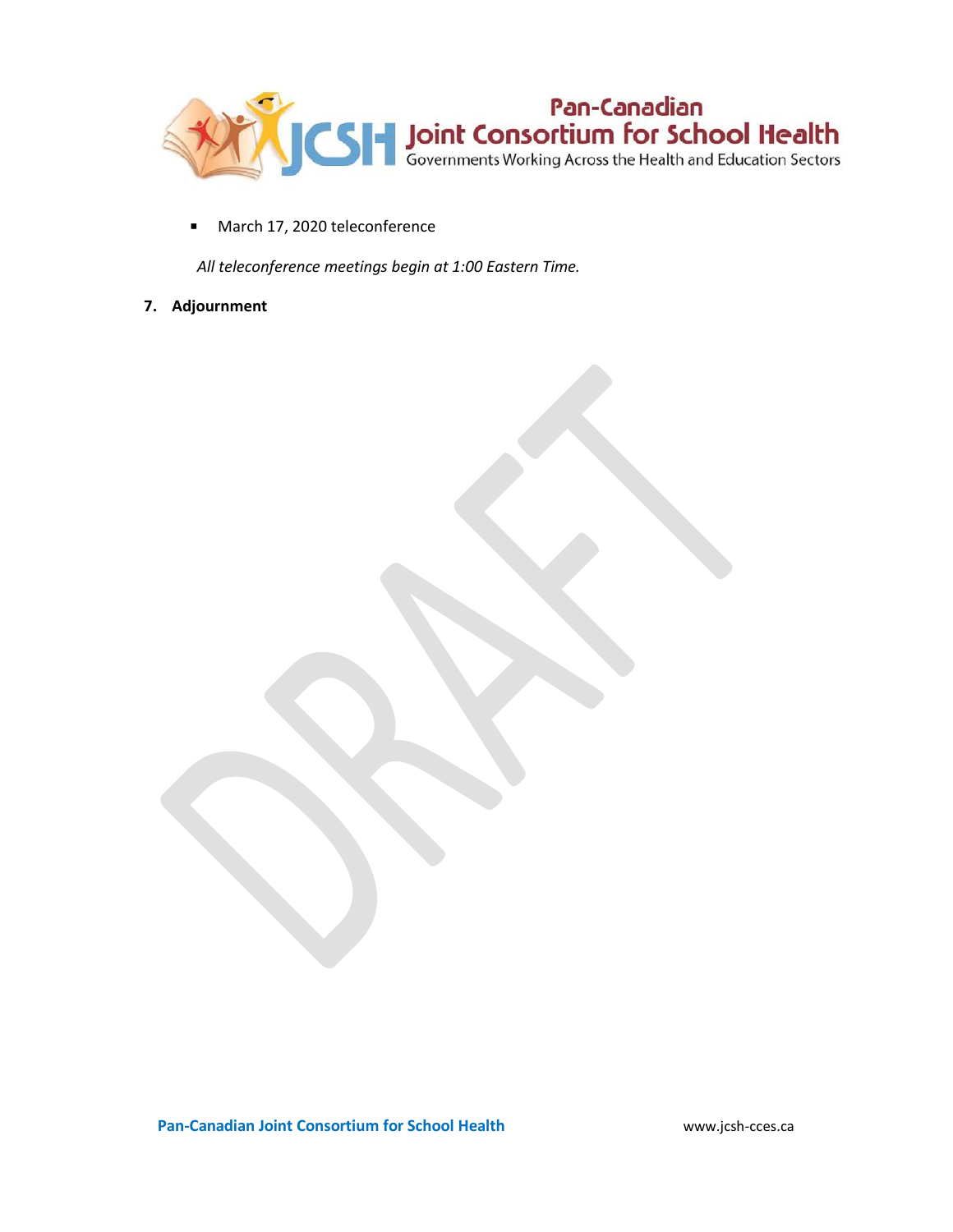

## **Record of Discussion School Health Coordinators' Committee Meeting November 12th, 2019**

## **Co-Chairs: Sterling Carruthers (PE), Pat Martz(AB)**

### **Participants:**

| Representative     | <b>Jurisdiction</b>        |
|--------------------|----------------------------|
| <b>BC</b>          | Daniel Naiman              |
| AB                 | Pat Martz                  |
| <b>SK</b>          | Anna Grumbly               |
|                    | <b>Helen Flengeris</b>     |
| MB                 |                            |
| ON                 | Jennifer Munro-Galloway    |
| <b>NB</b>          | Sylvia Reentovich          |
| PE                 | <b>Sterling Carruthers</b> |
|                    | Rosanne McQuaid            |
| <b>NS</b>          |                            |
| <b>NL</b>          |                            |
| <b>NU</b>          | Shara Bernstein            |
| <b>NT</b>          | <b>Elaine Stewart</b>      |
| YK                 | Ian Parker                 |
| PHAC               | Suzy Wong                  |
| <b>Secretariat</b> |                            |
| Katherine Kelly    | <b>Executive Director</b>  |
| Susan Hornby       | Senior Advisor             |
| Craig Watson       | Research Analyst           |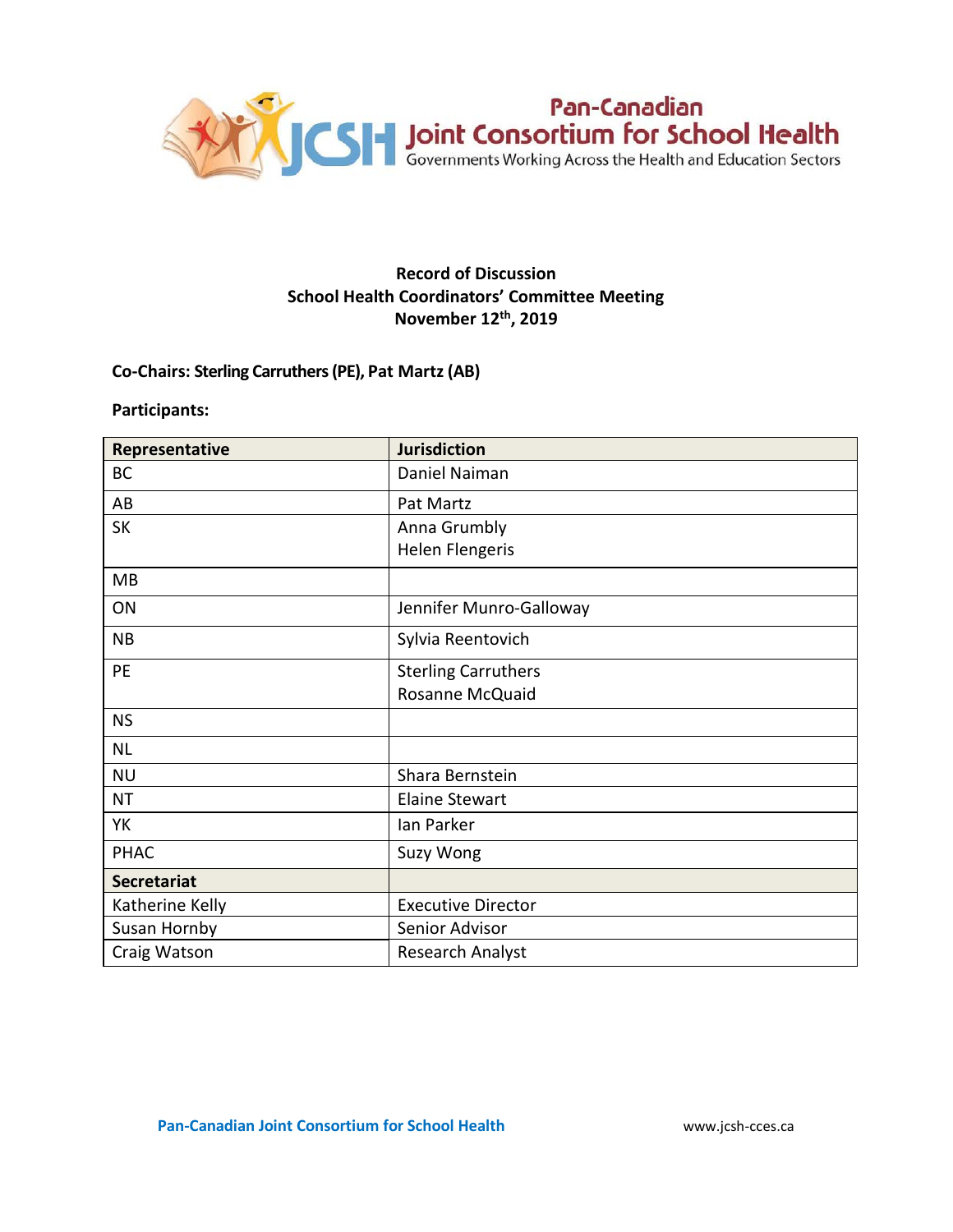

### **Record of Discussion**

- **1. Welcome and Roll Call** Pat/Sterling welcomed all to the call.
- **2. Review and Approval of Agenda** The agenda was approved as written.
- **3. Approval of Record of Discussion from the October 8th 2019 teleconference** The Record of Discussion from the October  $8<sup>th</sup>$  teleconference was approved as written.

### **4. Secretariat Update**

The written Secretariat update was presented as written.

### **5. Mandate Renewal/Face-to-Face Meetings (MC/SHCC)**

Katherine provided an update on the upcoming joint face-to-face meetings of the JCSH Management Committee and School Health Coordinators' Committee (December 10, 11 and 12 in Toronto). The primary focus of the meetings will be the proposed JCSH mandate renewal. A highlevel, draft agenda for the meetings has been developed and forwarded to both committees. A final version of the agenda will be sent as soon as the planning is complete. The option of bringing in an external facilitator for a portion of the meetings is currently being explored. Jurisdictional responses from the decision points document that had been sent to the Management Committee from John Cummings (JCSH Management Committee Chair) were reviewed. It is anticipated that all jurisdictional responses will be compiled into one document, and included as part of the meeting package.

### **6. "School Matters Forum" (February, 2020)**

The Secretariat provided an update regarding the "School Matters: Building a Blueprint for School Communities to Help Prevent Substance Use Harms Forum." The two-day forum, to be held in Toronto (February 11 and 12, 2020), is being planned and co-hosted by the Public Health Agency of Canada (PHAC), the Canadian Centre on Substance Use and Addiction, the Canadian Students for Sensible Drug Policy, and the JCSH. The purpose of the forum is to inform and mobilize a comprehensive school health (CSH) approach to addressing problematic substance use within Canadian school communities. The planning group is currently in the process of setting up "Tiger Teams" in advance of the forum. These teams will be small working groups, consisting of individuals with diverse experience and expertise, and will be tasked with informing the forum's content, format and agenda. The JCSH has been asked to be a Co-Chair of the "School Community Engagement" Tiger Team, and it has been recommended that a member of the SHCC be a part of this team in the lead up to the forum, and also attend the forum itself.

Action: Katherine to send out Tiger Team invitation to the SHCC.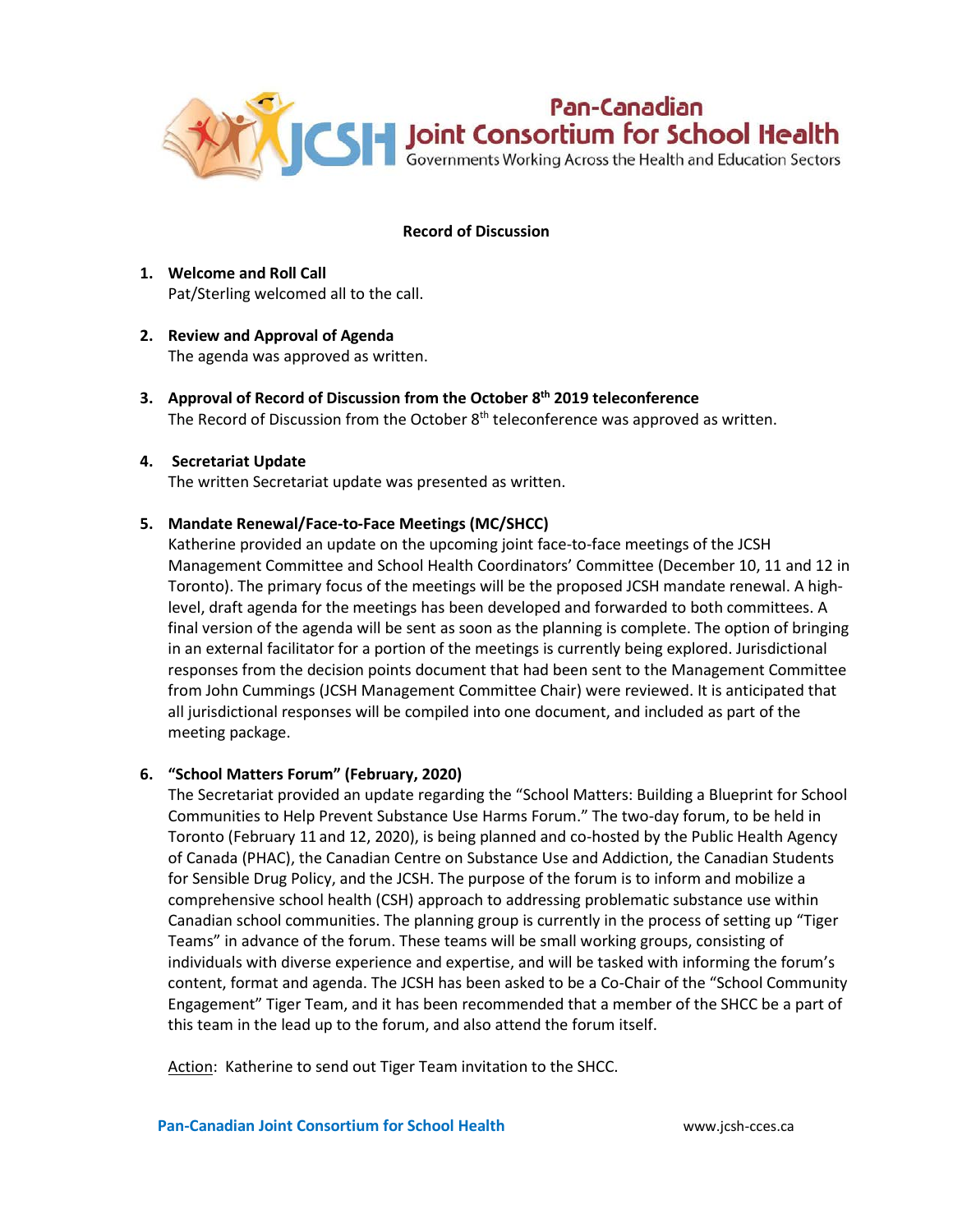

### **7. Environmental Scans**

Susan provided the SHCC with an update on the JCSH Substance Use Environmental Scan. The last Substance Use scan was completed in 2013. Susan will send out the most recent version of the scan, and has asked jurisdictions to please provide any pertinent updates to it. It was suggested that a quick turn around on jurisdictional updates/feedback to the scan would be helpful, in an effort to have the document included in respective briefings to Deputy Ministers, in preparation for the December 2019 ACDME meetings.

### **8. Emerging Trends and Opportunities**

#### **YK**

Dr. Will Pickett (Queen's University/HBSC) was recently in Whitehorse to meet with various health and education stakeholders, to discuss the HBSC and its potential value, with a specific focus on young girls (Grades 9 and 10) living in rural/isolated communities. Data is concerning and shows that these young girls are feeling alienated and disconnected from their teachers, peers, families, and communities. Yukon's Health Promotion Unit will be hosting a one-day forum in February on reconciliation and health promotion, with the two primary themes being the Indigenization of western concepts of health promotion, and exploring the concept of using health promotion as a means to further the process of reconciliation. Dr. Charlene Bearhead (UBC) will be one of the forum's key presenters.

#### **PE**

Health and Education has formed a working group to address vaping. The group's work plan is centered on Comprehensive School Health, and is primarily focused on adult influencers, such as classroom teachers, administrators, coaches, and parents. There is an upcoming think-tank session planned with principals and vice-principals, to discuss off-site smoking areas at schools, in an effort to determine how to address this issue. The Student Wellbeing Teams program is now in its third year, and is operating in schools across the province. Processed-based evaluation of the program is currently underway, in an effort to ensure its efficiency. The model of the program has been recently modified and, along with nurses, social workers and youth workers as part of the teams, home support workers and psychologists have been added.

### **NB**

Student Wellness Survey data will soon be available (Grades 6- 12 students). Once the data is made available, NB will share with the SHCC.

### **ON**

ON is seeking feedback from other jurisdictions on whether or not on-site paramedics are a mandatory requirement (from a Ministerial level) for school sporting events.

#### **SK**

Amendments to Saskatchewan's Tobacco Control Act were introduced in November, with incorporation of vaping products.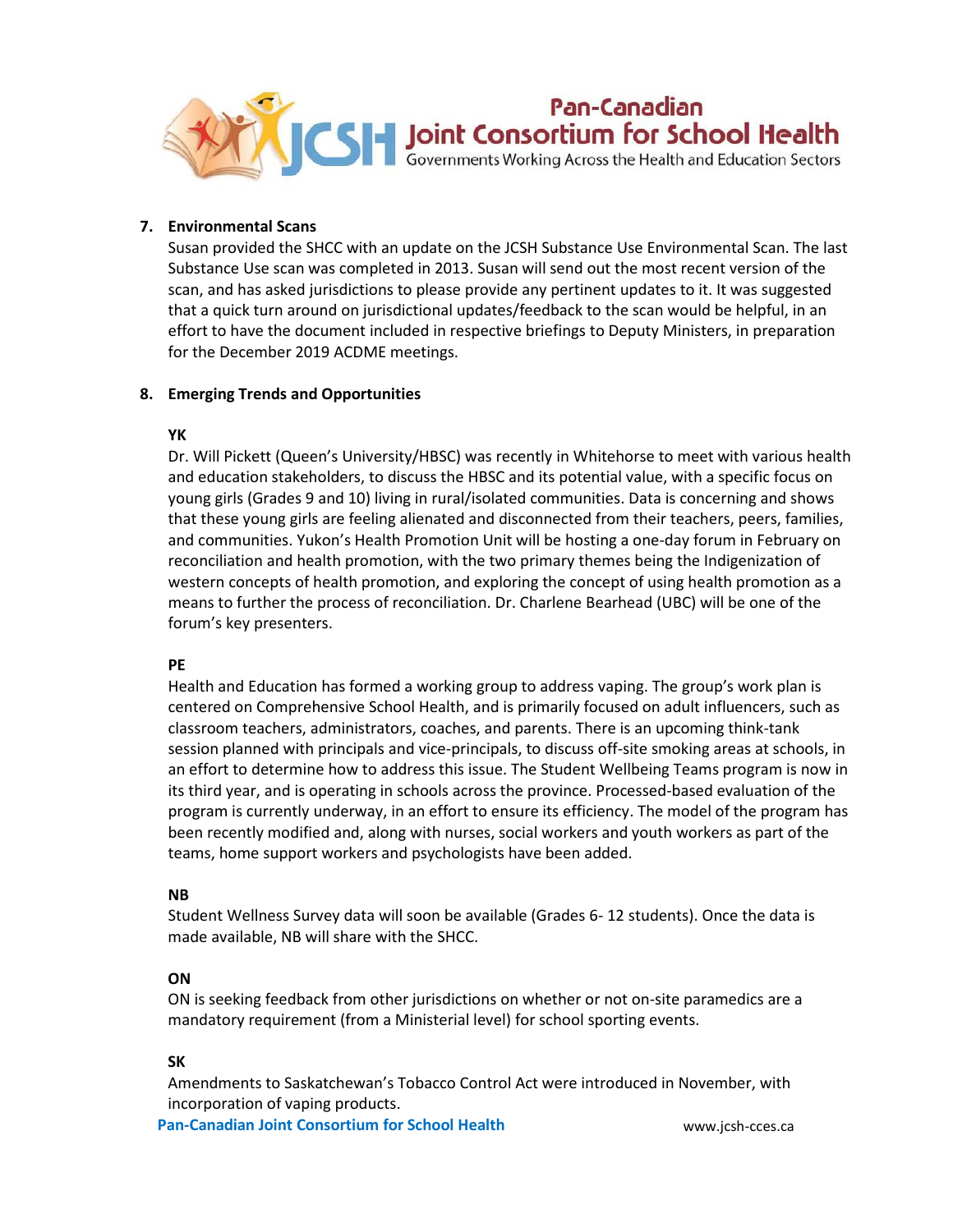

### **BC**

Youth vaping continues to be a significant issue in the province, and the BC Lung Association has created and released a [Vaping Prevention Toolkit](https://bc.lung.ca/how-we-can-help/vaping/vaping-prevention-toolkit) to be used by educators, parents, and healthcare providers. The toolkit is available on the BC Lung Association website. Results from the 2018 B.C. Adolescent Health Survey results are now available. The survey was completed by grades 7-12 students in schools across British Columbia. "Action Schools! BC" is being redeveloped, with the focus shifting to developing a new physical activity and physical activity initiative.

### **AB**

Stakeholder consultations on vaping are currently underway in the province. The consultations will be completed by the end of November, and it will be determined whether or not there will be new regulations put in place. The provincial budget was released in October, with several positons in both Health and Education being eliminated. Results of the Alberta Health Services review will be available at the end of December.

### **PHAC**

HBSC youth vaping data will not be available to the public until the spring of 2020; however, In response to several jurisdictional requests, PHAC is working to have the results available to the JCSH as soon as possible, with the hope of presenting the data at an upcoming SHCC meeting. PHAC has gained access to the COMPASS youth vaping research summary, and Suzy will forward along the document to the SHCC.

### **9. Review of Action Items**

The Action Items Table was reviewed.

### **10. Next Meetings**

- December 10, 11, 12 2019 face-to-face meetings (MC/SHCC)
- January 14 2020 teleconference
- February 11, 2020 teleconference

*All teleconference meetings begin at 1:00 Eastern Time.* 

### **11. Adjournment**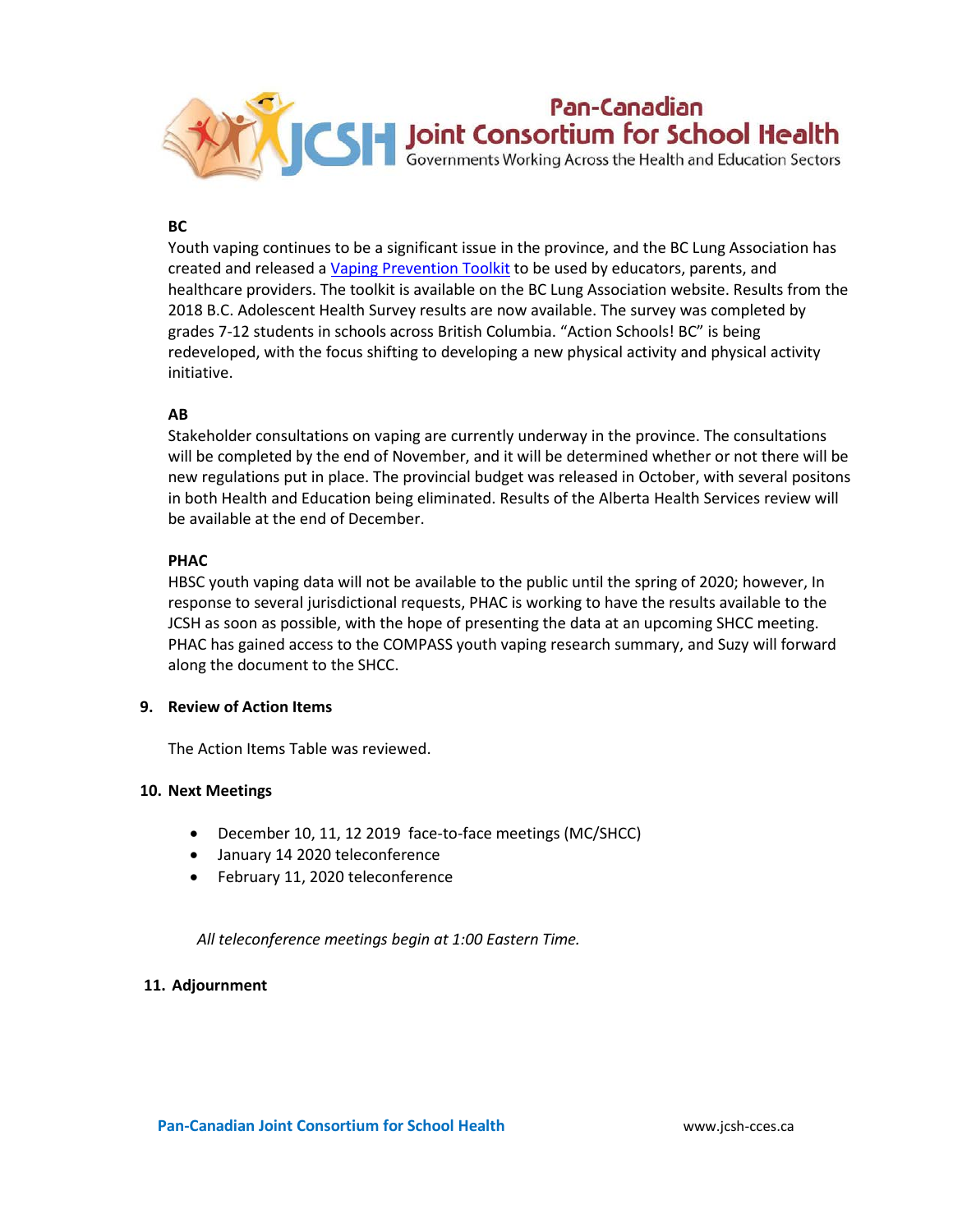## SHCC ACTION ITEMS TABLE – NOVEMBER 12 2019

| <b>SHC</b> Action Item  | Date Initiated/  | Date Required By:  | <b>Status</b> | Lead             | Comments /      |
|-------------------------|------------------|--------------------|---------------|------------------|-----------------|
|                         | Updated          |                    |               |                  | <b>Updates</b>  |
| 1. Environmental        | March 2 2020     | March 25 2020      | In Progress   | ON               |                 |
| Scan: Student           |                  |                    |               |                  |                 |
| Injuries                |                  |                    |               |                  |                 |
|                         |                  |                    |               |                  |                 |
| 2. JCSH Statement       |                  |                    |               |                  |                 |
| on Reconciliation:      |                  |                    |               |                  |                 |
| <b>Next Steps</b>       |                  |                    |               |                  |                 |
| 3. Healthy School       |                  |                    |               |                  |                 |
| Planner: Next Steps     |                  |                    |               |                  |                 |
| 4. Mandate Renewal      |                  |                    |               |                  |                 |
|                         |                  |                    |               |                  |                 |
| <b>JCSH Secretariat</b> | Date Initiated / | Date Required By / | <b>Status</b> | Secretariat Lead | Comments /      |
| <b>Action Item</b>      | Updated          | Completed:         |               |                  | Updates         |
| 1. Environmental        | March 2 2020     | March 25 2020      | In Progress   | Susan            | Request from ON |
| Scan: Student           |                  |                    |               |                  |                 |
| Injuries                |                  |                    |               |                  |                 |
| 2. PMH Toolkit          |                  |                    |               |                  |                 |
| Indigenous Module:      |                  |                    |               |                  |                 |
| 3. JCSH Statement       |                  |                    |               |                  |                 |
| on Reconciliation:      |                  |                    |               |                  |                 |
| <b>Next Steps</b>       |                  |                    |               |                  |                 |
| 4. Healthy School       |                  |                    |               |                  |                 |
| Planner:                |                  |                    |               |                  |                 |
| Next Steps for HSP      |                  |                    |               |                  |                 |

Legend of abbreviations:

CSH – Comprehensive School Health

JCSH – Pan-Canadian Joint Consortium for School Health

MC – Management Committee

RoD – Record of Discussion/Decision

SHC – School Health Coordinator(s)

SHCC – School Health Coordinators' Committee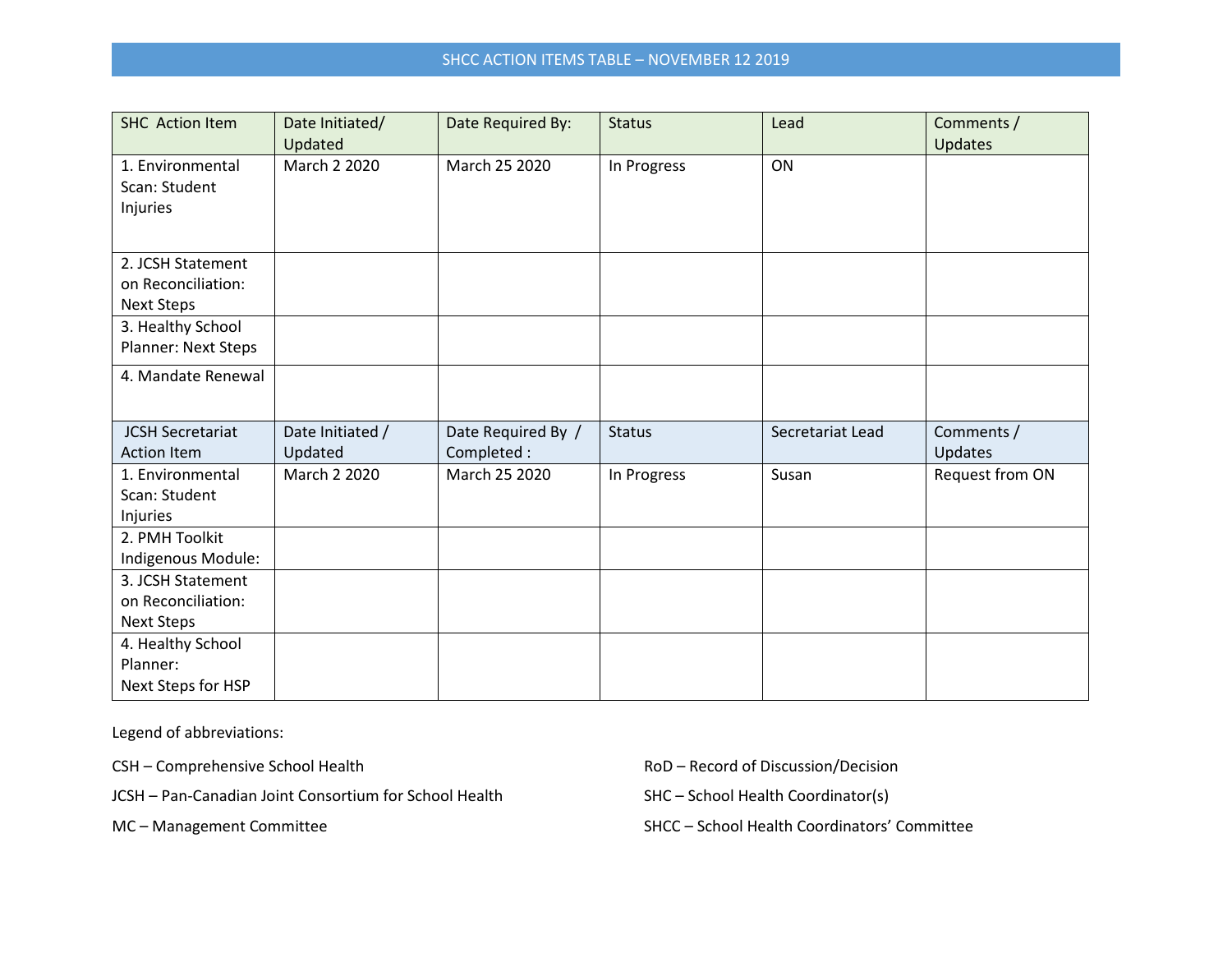## SHCC ACTION ITEMS TABLE – NOVEMBER 12 2019

| $F2F - Face-to-face$ meeting   | ON - Ontario                                    |
|--------------------------------|-------------------------------------------------|
| ToR – Terms of Reference       | PE - Prince Edward Island                       |
| AB – Alberta                   | PHAC - Public Health Agency of Canada           |
| BC – British Columbia          | SK – Saskatchewan                               |
| MB - Manitoba                  | $YT - Yukon$                                    |
| NB – New Brunswick             | AR - Annual Report                              |
| NL - Newfoundland and Labrador | CIM - Core Indicators and Measures              |
| NT - Northwest Territories     | HBSC - Health Behaviour in School-aged Children |
| NS – Nova Scotia               | PMH - Positive Mental Health                    |
|                                |                                                 |

NU – Nunavut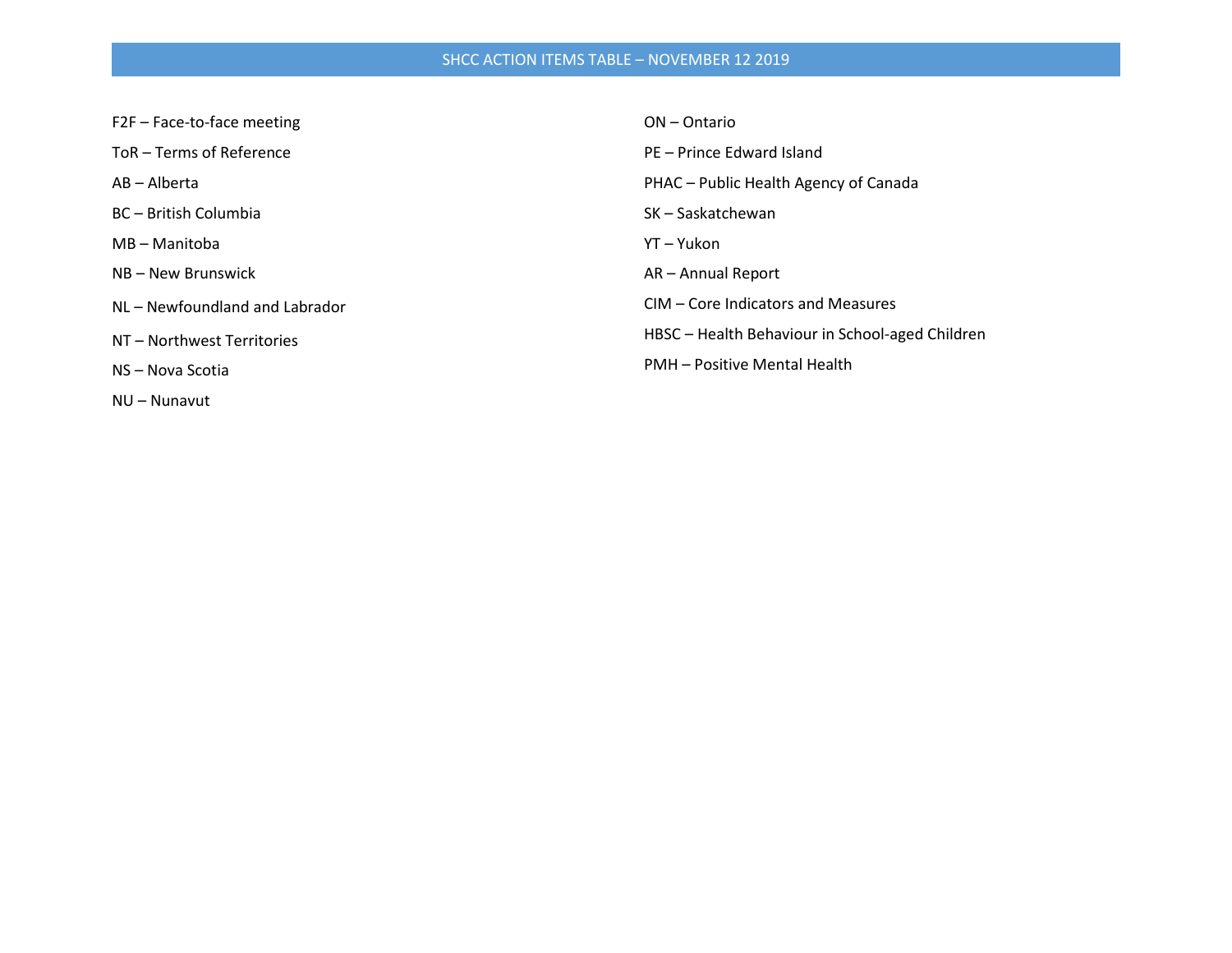# Pan-Canadian Joint Consortium for School Health AGREEMENT

THIS AGREEMENT made this 01 Day of April, 2020.

## BETWEEN:

Ministers of Education for the provinces of Alberta, British Columbia, Manitoba, New Brunswick, Newfoundland and Labrador, Nova Scotia, Ontario, Prince Edward Island, Saskatchewan, and the territories of Northwest Territories, Nunavut, and Yukon,

(hereinafter referred to as "provincial and territorial Ministers of Education")

## **OF THE FIRST PART**

### AND:

Ministers of Health and/or Wellness for the provinces of Alberta, British Columbia, Manitoba, New Brunswick, Newfoundland and Labrador, Nova Scotia, Ontario, Prince Edward Island, Saskatchewan, and the territories of Northwest Territories, Nunavut, and Yukon,

(hereinafter referred to as "provincial and territorial Ministers of Health/Wellness")

## **OF THE SECOND PART**

WHEREAS in 2005, provincial and territorial ministers of Education and provincial and territorial ministers of Health and the federal Minister of Health established the Pan-Canadian Joint Consortium for School Health (JCSH) to facilitate a comprehensive and coordinated approach to health promotion in the school setting. The JCSH received a second five-year mandate from the federal, provincial, and territorial deputy ministers of Health on June 19, 2009 and from the provincial and territorial deputy ministers of Education on September 03, 2009. A third mandate was signed by all parties on April 01, 2015.

AND WHEREAS by virtue of this agreement ("the Agreement") being entered into by provincial and territorial Ministers of Education and the provincial and territorial Ministers of Health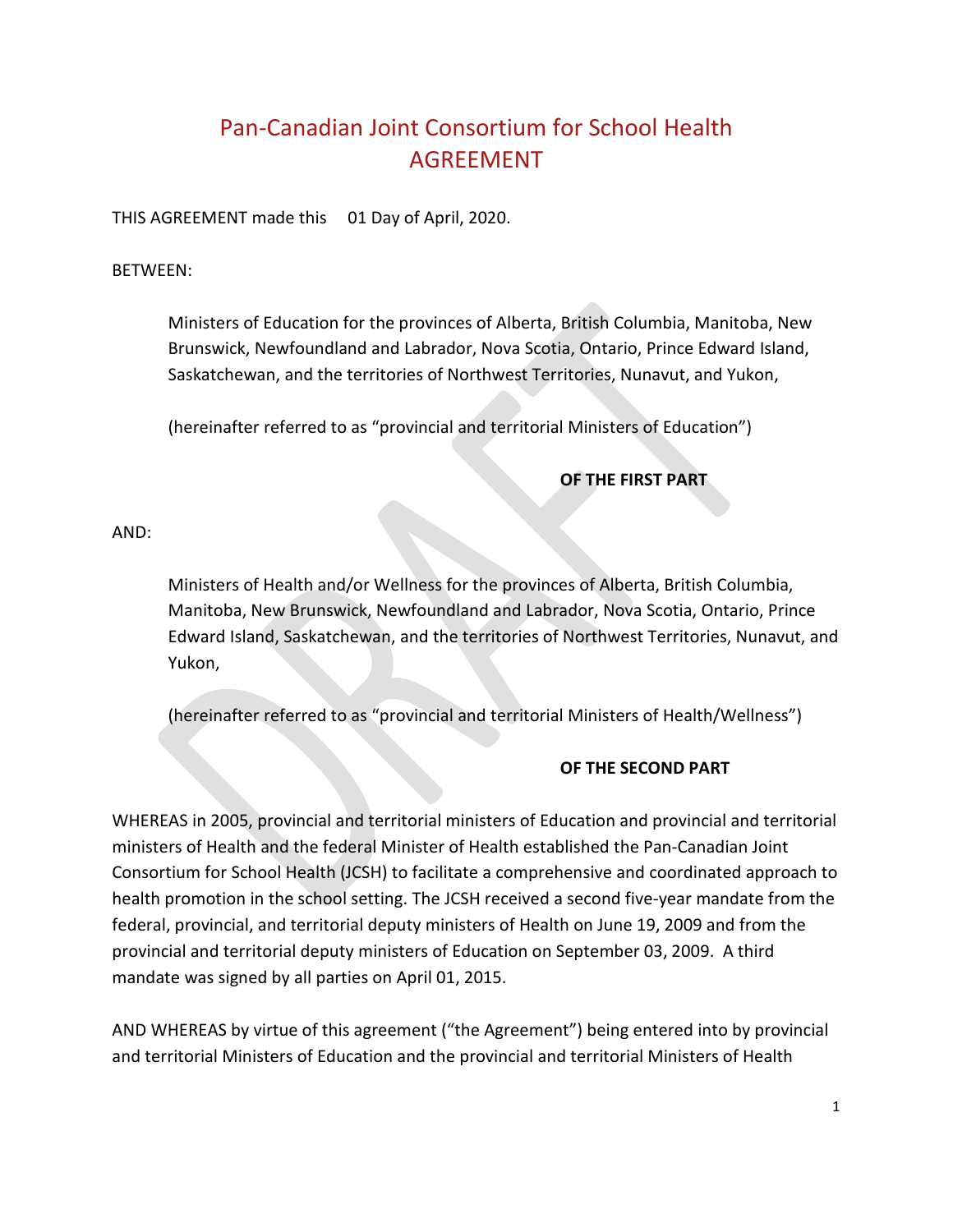and/or Wellness, hereinafter collectively called "the Parties", the Pan-Canadian Joint Consortium for School Health ("JCSH") is continued (2020-2025).

THE PARTIES AGREE that the terms and conditions of their relationship are as follows:

## 1.0 Purpose of the JCSH

- 1.1 The purpose of the JCSH is to be a catalyst to strengthen cooperation and capacity among the Parties to better accomplish mutual goals and support shared mandates regarding the promotion of the health of children and youth in Canadian schools.
- 1.2 Recognizing that every province and territory has initiatives in place to foster healthy school environments, the JCSH provides a forum for key representatives of government ministries responsible for health and education to:
	- Facilitate and promote collaboration among its inter-governmental provincial and territorial membership;
	- Facilitate jurisdictions to work together and to support and build capacity within its member governments;
	- Encourage the education and health sectors to work together efficiently and effectively while promoting and integrating learning, health, and well-being in the school setting.
- 1.3 Three long-term outcomes associated with achieving the JCSH's Vision are:
	- Member jurisdictions experience increased capacity, collaboration, and efficiency in their efforts to promote optimal health, well-being, and learning outcomes for all students.
	- There is a continual exchange of information and knowledge related to optimal health, well-being, and learning outcomes for all students among member jurisdictions.

The JCSH is recognized by other FPT bodies and key stakeholders for their expertise in the promotion of initiatives to improve the health, well-being, and learning for all students.

## 2.0 Commencement and Duration of Agreement

2.1 This Agreement commences April 1, 2020 and remains in force until March 31, 2025.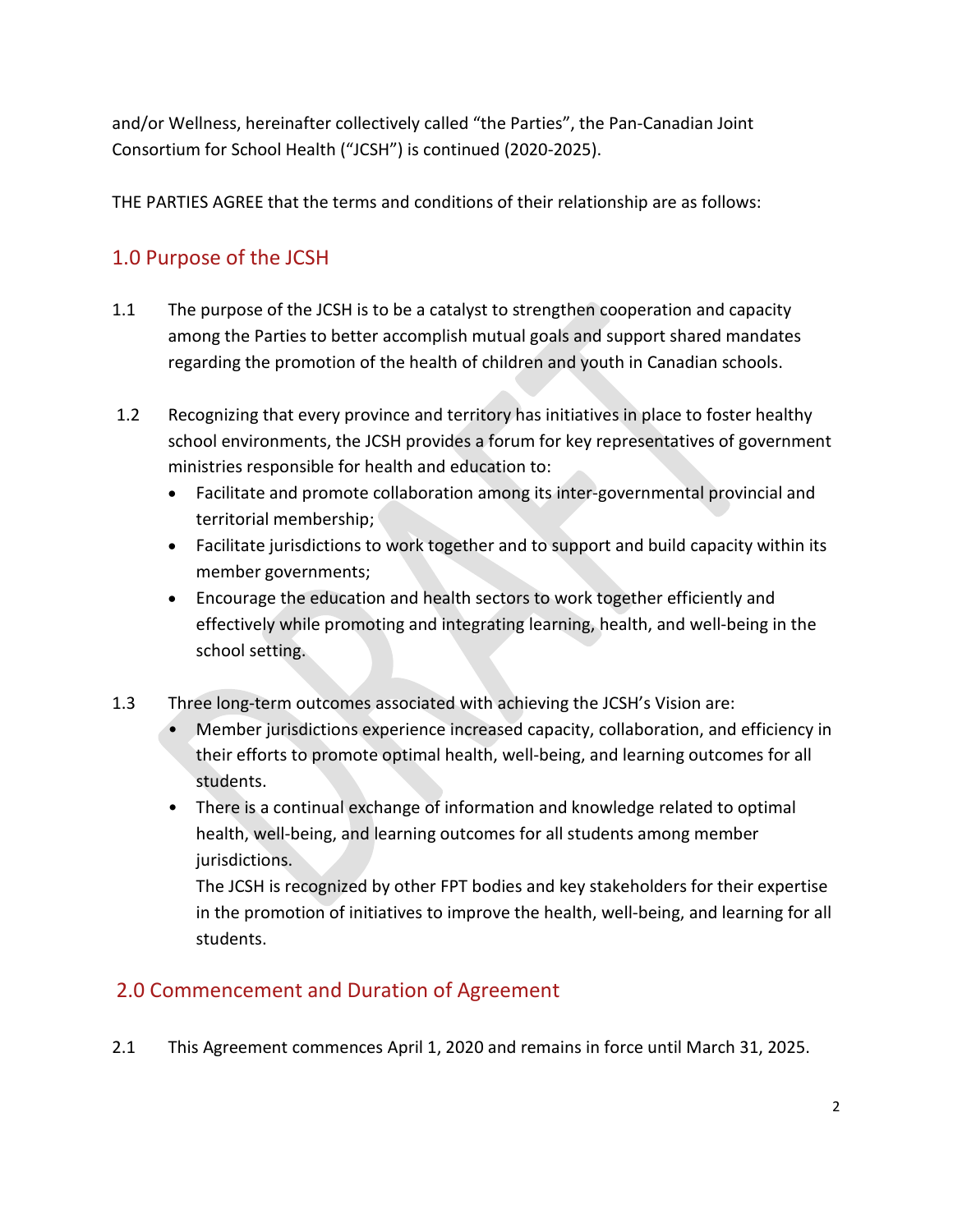## 3.0 Governance Structure

## *Consortium Lead*

3.1 The Government of British Columbia was lead jurisdiction and host of the Secretariat from 2005-2010. The Government of Prince Edward Island has been lead jurisdiction and Secretariat host since 2010. The Government of Prince Edward Island has agreed to continue as lead jurisdiction and Secretariat host for the 2020-2025 mandate. The Government of Nova Scotia has agreed to co-lead the JCSH for 2020-2021.

## *Advisory Committee of Deputy Ministers of Education and Conference of Deputy Ministers of Health*

- 3.2 The JCSH will be governed by the Advisory Committee of Deputy Ministers of Education (ACDME) and the Conference of Deputy Ministers of Health (CDMH).
- 3.3 The CDMH shall invite the Public Health Agency of Canada to appoint a similarly senior representative to participate in discussions related to the JCSH in an advisory capacity.
- 3.4 The deputy ministers of Health and the deputy ministers of Education in the co-lead jurisdictions will act as liaisons between the JCSH and their respective provincial/territorial deputy ministers' tables. These liaison deputy ministers in the lead jurisdictions may name another deputy minister within the same sector in another jurisdiction to provide the leadership function.
- 3.5 As the governing bodies, the ACDME and the CDMH will provide strategic direction for the JCSH by:
	- establishing a Management Committee as the oversight committee of the JCSH and approving its Terms of Reference;
	- providing strategic information and direction to the Management Committee;
	- approving the strategic plan and any subsequent amendments to the plan, submitted by the Management Committee to the ACDME and the CDMH;
	- reviewing and accepting the annual report with financial statements, submitted by the Management Committee; and
	- tabling the annual report at a meeting of the FPT Ministers of Health and at a meeting of Council of Ministers of Education, Canada (CMEC).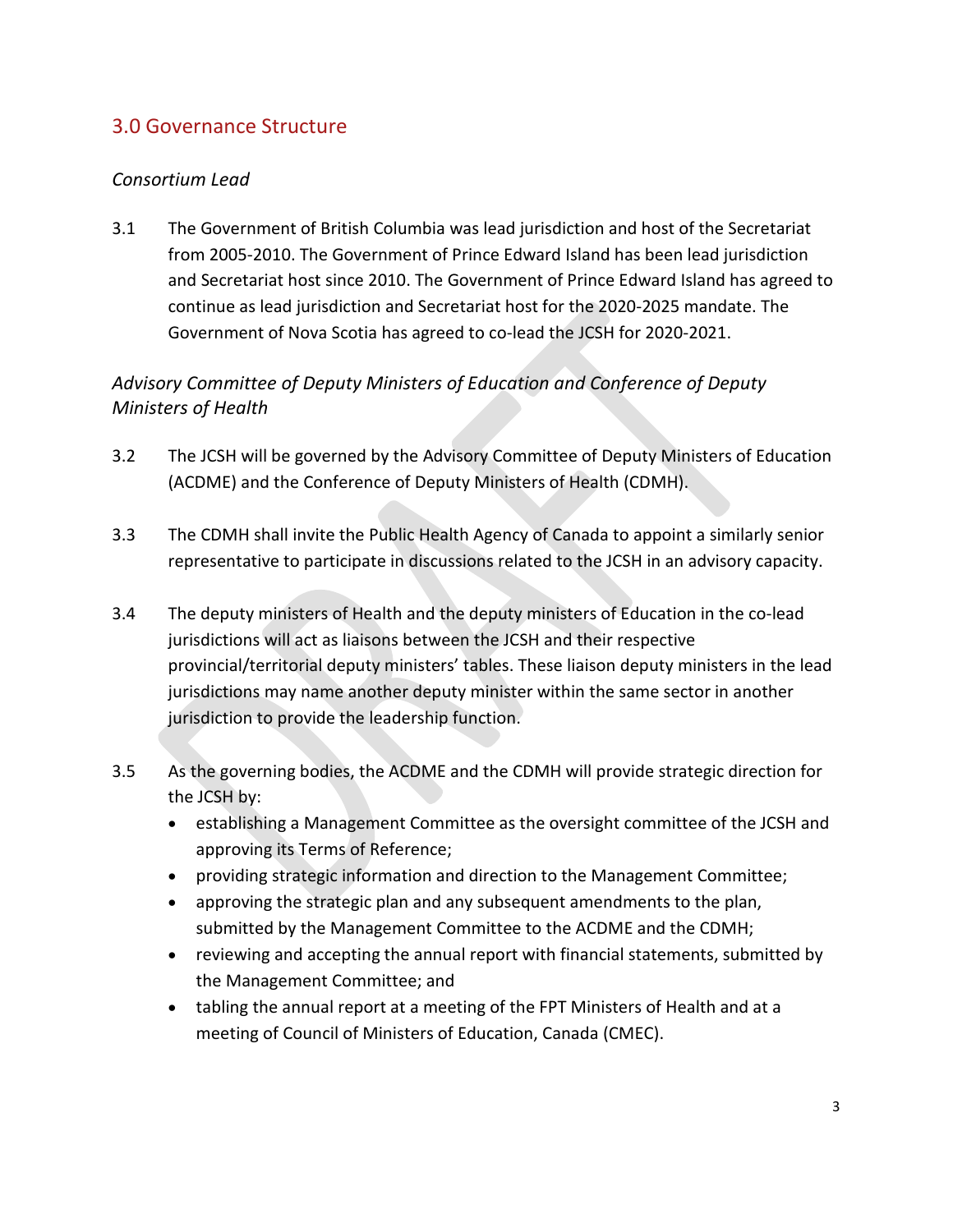3.6 Decisions of the ACDME and the CDMH shall be communicated by the respective liaison deputy ministers to the co-chairs of the Management Committee.

## 4.0 JCSH Committees

## *Management Committee*

- 4.1 JCSH Management Committee is a decision-making committee that oversees the implementation of the annual work plan (Schedule 2 – Management Committee Terms of Reference).
- 4.2 Management Committee members reflect the interests of their jurisdiction.
- 4.3 The role of the Management Committee representative includes meeting four times annually (by teleconference / videoconference, with one being a joint meeting with School Health Coordinators' Committee).

## *School Health Coordinators' Committee*

- 4.4 JCSH School Health Coordinators' Committee (SHCC) is an operational committee that reports to the Management Committee and implements the annual work plan.
- 4.5 SHCC members provide direct input on their jurisdiction's need and product development.
- 4.6 Members participate in monthly teleconferences / videoconferences and one of which will be joint with Management Committee.
- 4.7 The SHCC is accountable to the Management Committee. Individual school health coordinators are accountable to their respective jurisdictions in the manner determined by individual jurisdictions.
- 4.8 The roles and responsibilities of the SHCC are outlined in the SHCC Terms of Reference, which are approved by the Management Committee.

## 5.0 JCSH Secretariat

5.1 The Parties agree to continue the operation of a JCSH Secretariat.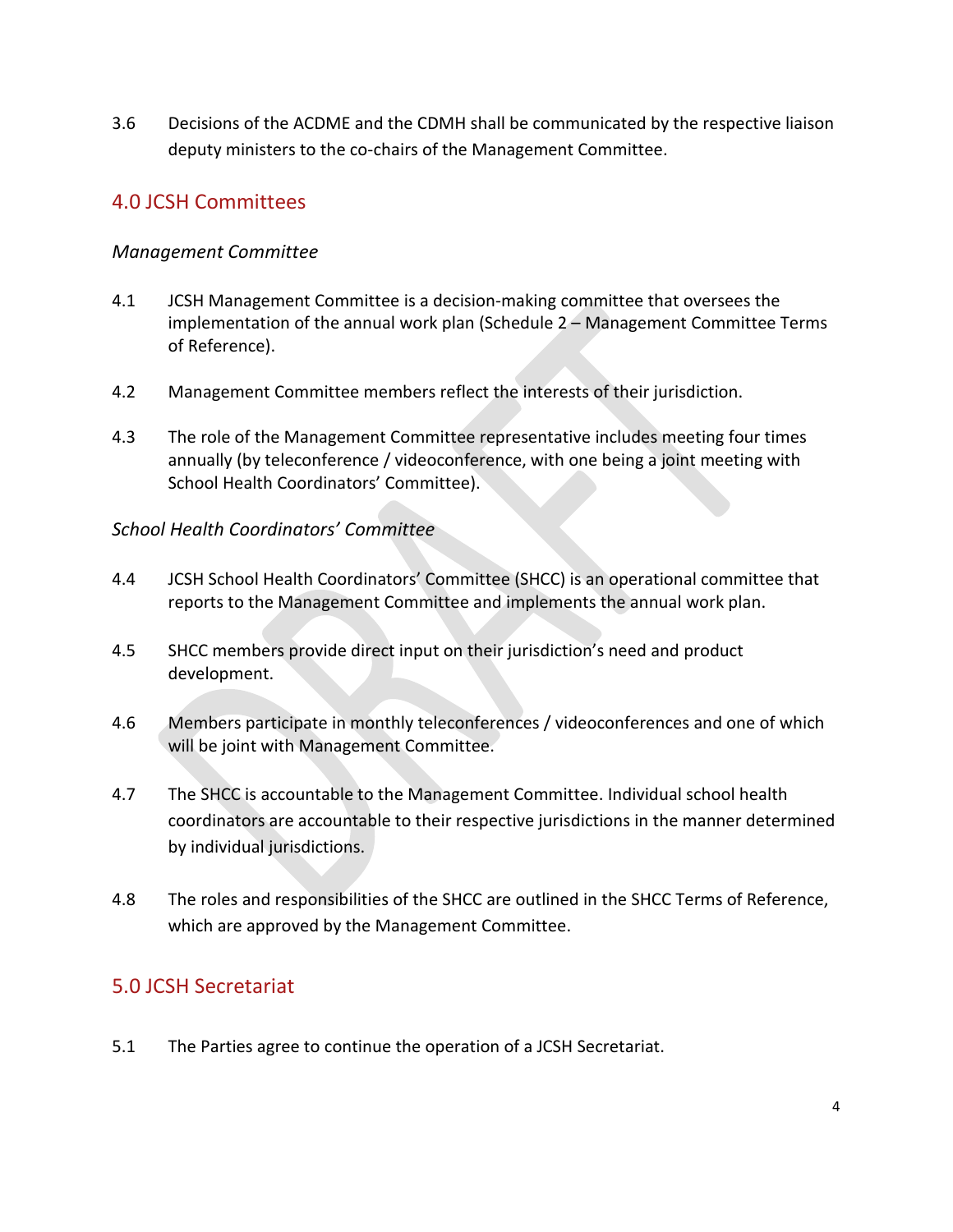- 5.2 The Secretariat functions as neutral support to the co-chairs and members of the JCSH, and facilitates collaboration and sharing of information within the JCSH member jurisdictions.
- 5.3 The Management Committee provides direction to the Secretariat.

## 6.0 Addition of a Provincial/Territorial Jurisdiction to the JCSH

6.1 A government entity may be invited to join the JCSH on the condition that it becomes a party to this Agreement. Participation is contingent upon payment of the amount in accordance with the formula as set out in the Cost-Sharing Agreement<sup>[1](#page-19-0)</sup>.

## 7.0 Withdrawal of a Provincial/Territorial Jurisdiction from the JCSH

- 7.1 Any party can withdraw from the Agreement by providing 90-day written notification to the liaison deputy ministers in the lead jurisdiction.
- 7.2 In the event of withdrawal, the party shall pay a pro-rated portion of its contribution fees for the fiscal year in which it withdraws from the JCSH.

## 8.0 Funding

- 8.1 The Parties agree to fund the salary, benefits, and program costs associated with the obligations of their respective representatives serving on the Management Committee.
- 8.2 The Parties agree to fund the salary, benefits and program costs associated with the obligations of SHCC members.
- 8.3 The Parties agree to provide funding according to Schedule 1 of this Agreement. Funding obligations by parties are contingent each year upon federal government funding being provided for that year as specified in Schedule 1. The lead jurisdiction will invoice for member contribution fees by April 15<sup>th</sup> of each year of this Agreement; fees are due within thirty days of receipt of invoice, and are to be accounted for separately by the lead jurisdiction.
- 8.4 Notwithstanding any other provision of this Agreement, the payment of money by any Party is subject to:

 $\overline{a}$ 

<span id="page-19-0"></span><sup>&</sup>lt;sup>1</sup> See Schedule 1.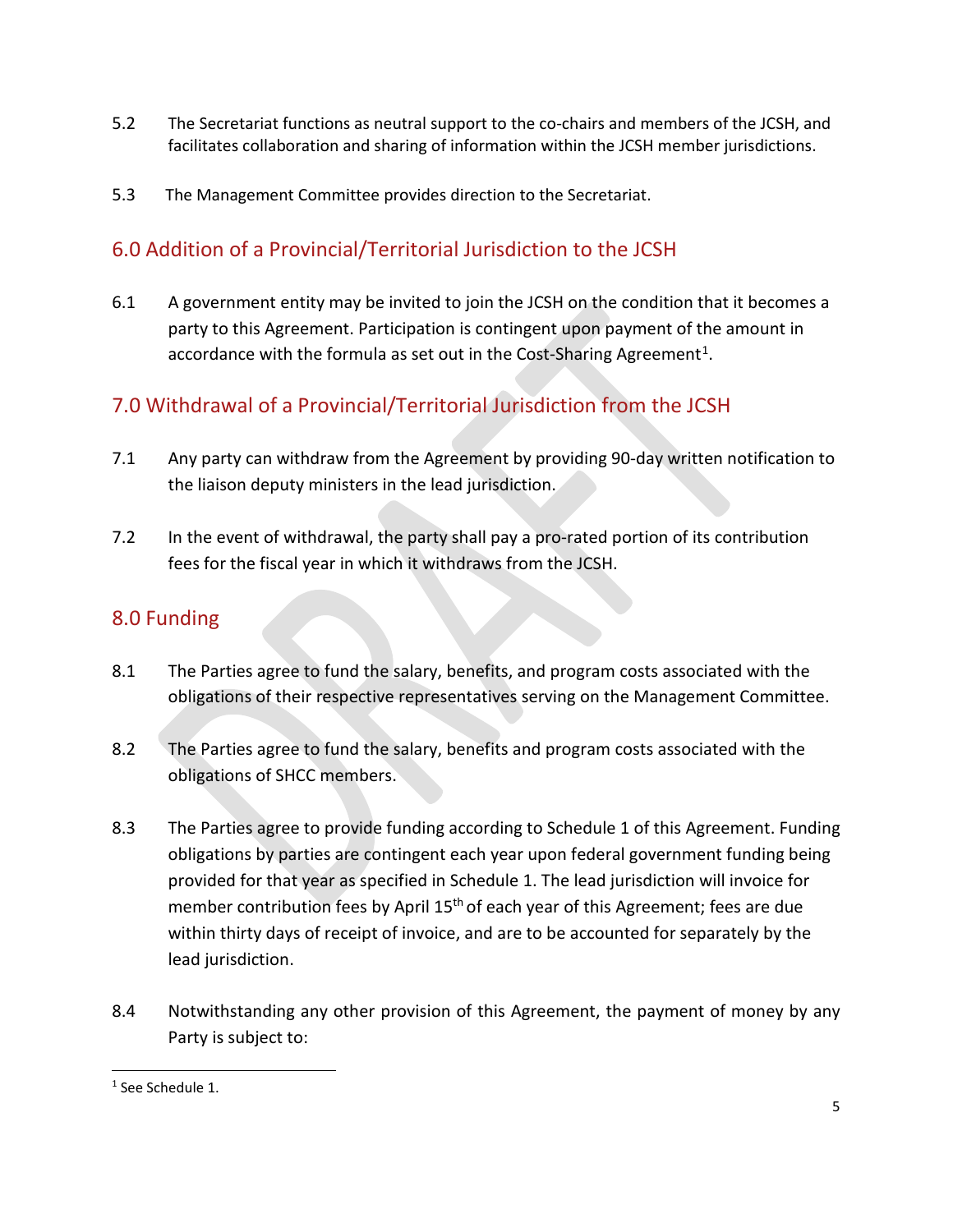- a) there being sufficient monies available in an appropriation, as defined in the applicable legislation of the jurisdiction of the relevant Party (the "Appropriation Legislation"), to enable the applicable Party, in any fiscal year or part thereof when any payment of money falls due under this Agreement, to make that payment; and
- b) the treasury board or other similar decision body of the applicable party, not having controlled or limited, under the Appropriation Legislation, expenditure under any appropriation referred to in paragraph (a).
- 8.5 The JCSH may seek other funding sources to supplement funding arrangements articulated in this Agreement.

## 9.0 General Provisions

## *Schedules*

9.1 The Schedules to this Agreement shall have the same force and effect as if expressly set in the body of this Agreement and any reference to this Agreement shall include the Schedules.

## *Variation of the Agreement*

9.2 This Agreement may be amended at any time by unanimous agreement of the Parties.

## *Termination of the Agreement by Mutual Agreement*

- 9.3 This Agreement may be terminated at any time by unanimous agreement of the Parties.
- 9.4 Termination of this Agreement is without prejudice to the rights, duties, and liabilities of the Parties accumulated prior to termination.
- 9.5 Intellectual property developed under the Agreement shall become the property of the lead jurisdiction at the time of termination. The lead jurisdiction shall grant licences to the Parties for full use of intellectual property developed pursuant to this agreement.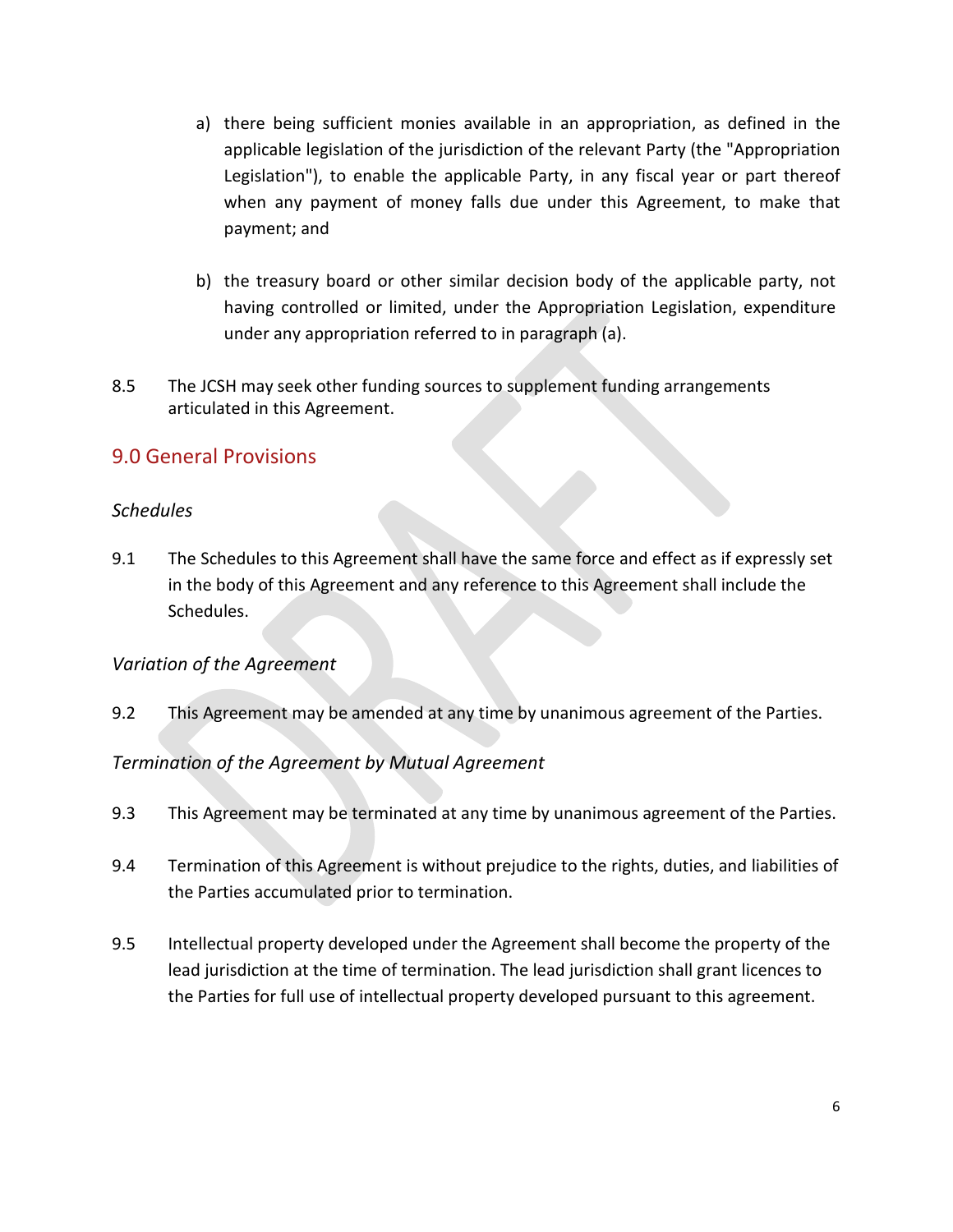## *Legal Rights and Responsibilities*

- 9.6 The creation of the JCSH does not constitute a regulatory power or otherwise result in any diminution of the responsibilities of the provincial or territorial ministers of Education, or any of the provincial or territorial ministers of Health.
- 9.7 The Agreement creates legal rights and responsibilities of the Parties with respect to Sections 2 (duration), 7 (withdrawal), and 8 (funding).

## *Evaluation*

9.8 The Parties agree to further evaluation of the JCSH, as determined by the Management Committee.

## *Signatures*

9.9 This Agreement may be executed in any number of counterparts, each of which will be deemed to be an original and all of which taken together will be deemed to constitute one and the same instrument and notwithstanding their date of execution, shall be deemed to bear the effective date. Delivery of an executed signature page to this Agreement to the Secretariat by any party by facsimile or electronically scanned copy will be as effective as delivery of a manually executed copy of this Agreement by such party.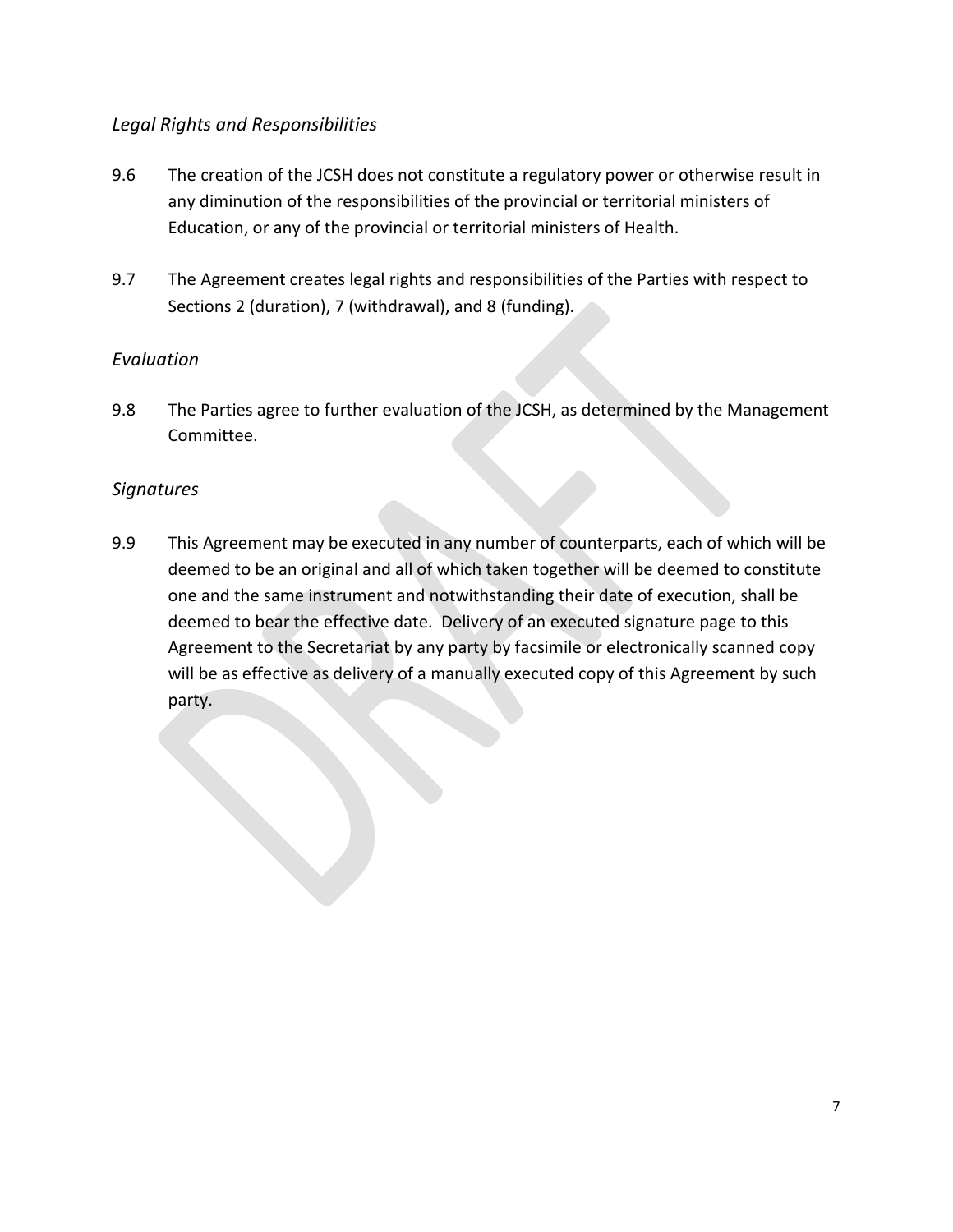IN WITNESS WHEREOF the Parties have executed this Agreement as of the day and year first above written:

|                | <b>Alberta</b>                                        |
|----------------|-------------------------------------------------------|
|                |                                                       |
|                | Minister of Health                                    |
| <b>Witness</b> |                                                       |
|                | Minister of Education                                 |
| <b>Witness</b> |                                                       |
|                | <b>British Columbia</b>                               |
|                |                                                       |
| <b>Witness</b> | Minister of Health                                    |
|                |                                                       |
| <b>Witness</b> | <b>Minister of Education</b>                          |
|                |                                                       |
|                | <b>Manitoba</b>                                       |
|                |                                                       |
| <b>Witness</b> | Minister of Health, Seniors and Active Living         |
|                |                                                       |
| Witness        | Minister of Education                                 |
|                | <b>New Brunswick</b>                                  |
|                |                                                       |
|                |                                                       |
| <b>Witness</b> | Minister of Social Development                        |
|                |                                                       |
| <b>Witness</b> | Minister of Education and Early Childhood Development |
|                |                                                       |
|                | <b>Newfoundland and Labrador</b>                      |
|                |                                                       |
|                | Minister of Children, Seniors and Social Development  |
| <b>Witness</b> |                                                       |
|                | Minister of Education and Early Childhood Development |
| <b>Witness</b> |                                                       |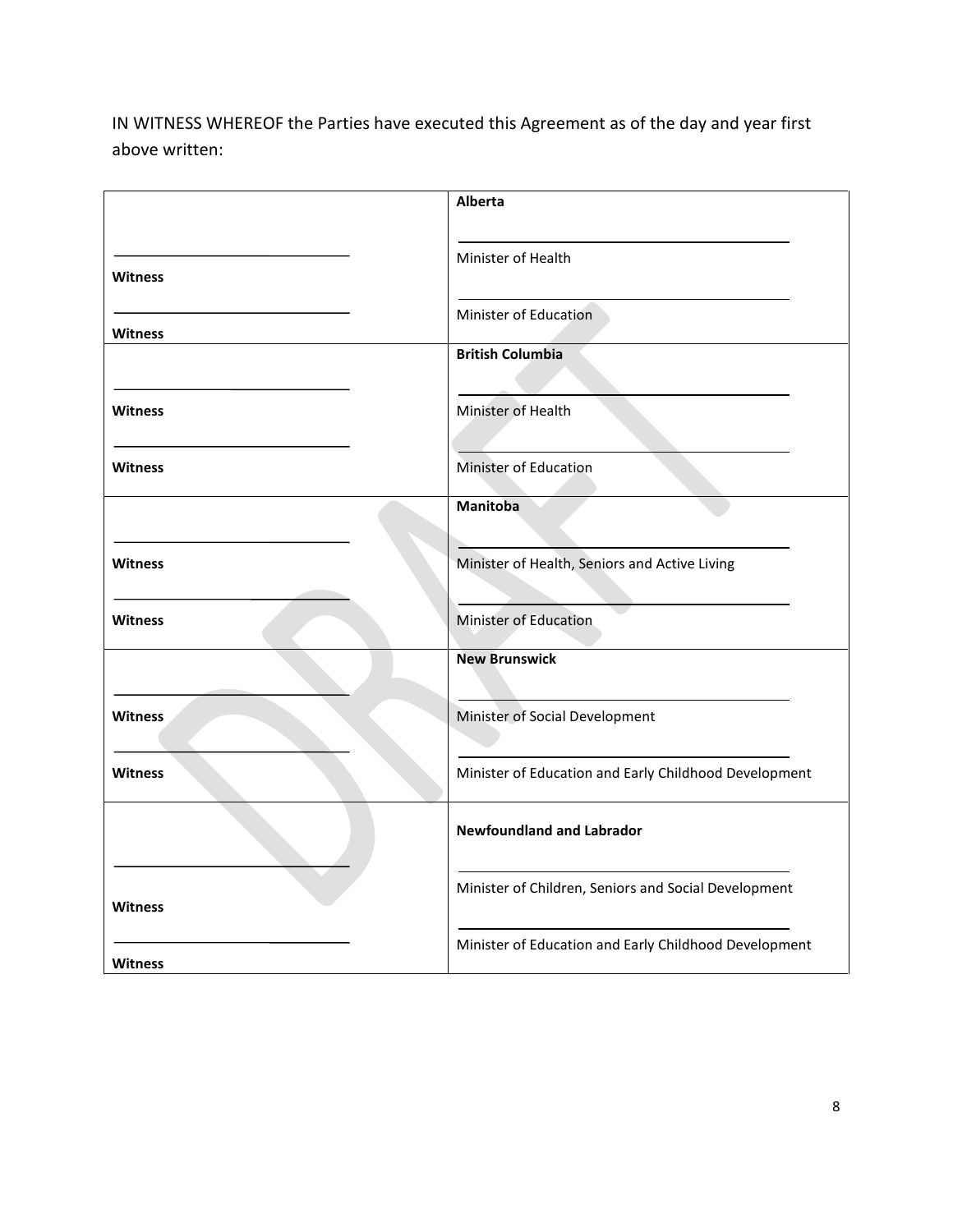|                | <b>Northwest Territories</b>                          |
|----------------|-------------------------------------------------------|
| <b>Witness</b> | Minister of Health and Social Services                |
| Witness        | Minister of Education, Culture and Employment         |
|                | <b>Nova Scotia</b>                                    |
| <b>Witness</b> | Minister of Health and Wellness                       |
| <b>Witness</b> | Minister of Education and Early Childhood Development |
|                | <b>Nunavut</b>                                        |
| <b>Witness</b> | Minister of Health                                    |
| <b>Witness</b> | Minister of Education                                 |
|                | Ontario                                               |
| <b>Witness</b> | Minister of Health                                    |
| <b>Witness</b> | <b>Minister of Education</b>                          |
|                | <b>Prince Edward Island</b>                           |
| <b>Witness</b> | Minister of Health and Wellness                       |
| Witness        | Minister of Education and Lifelong Learning           |
|                | Saskatchewan                                          |
| Witness        | Minister of Health                                    |
| Witness        | Minister of Education                                 |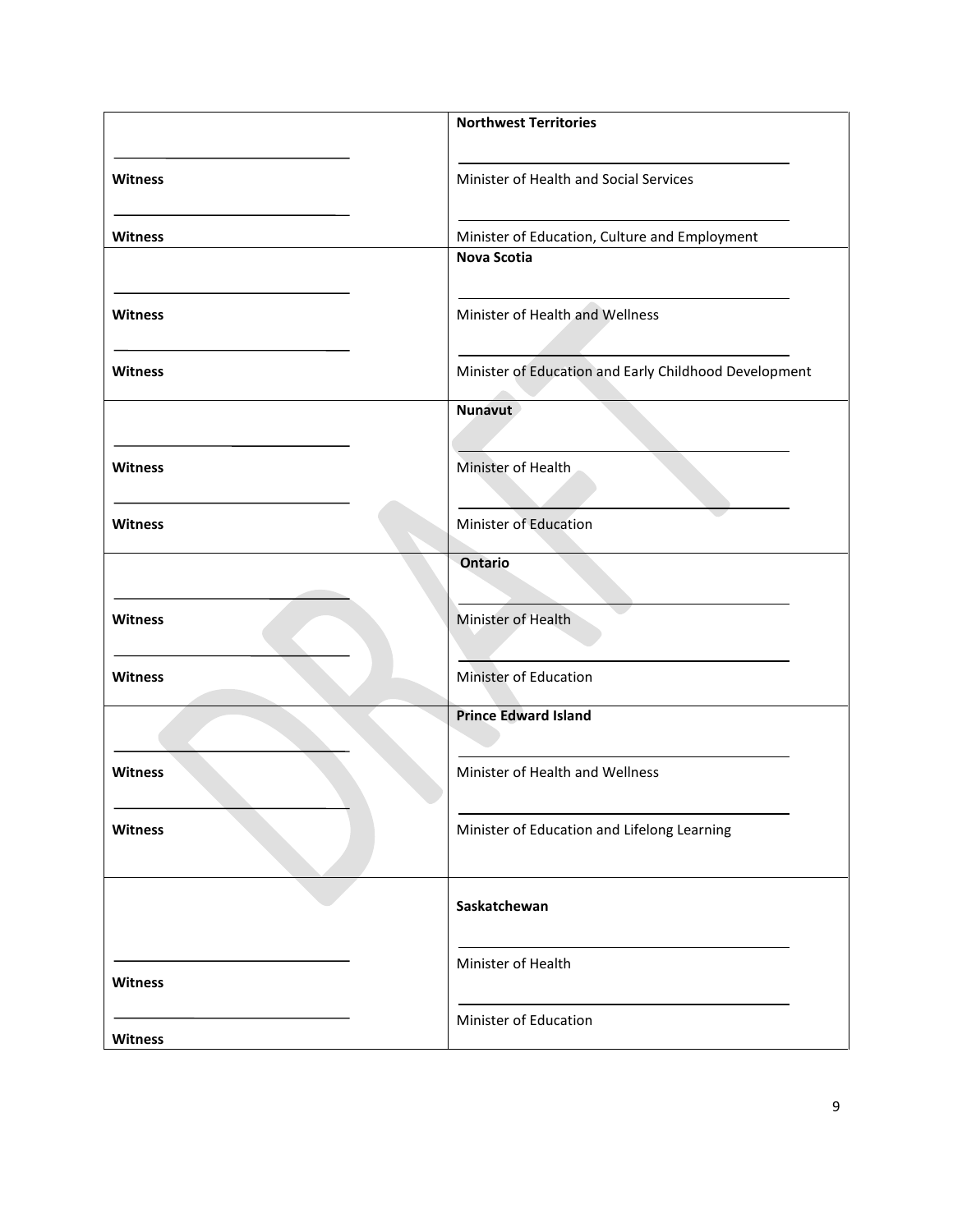|                | Yukon                                  |
|----------------|----------------------------------------|
|                |                                        |
| <b>Witness</b> | Minister of Health and Social Services |
|                |                                        |
| <b>Witness</b> | Minister of Education                  |
|                |                                        |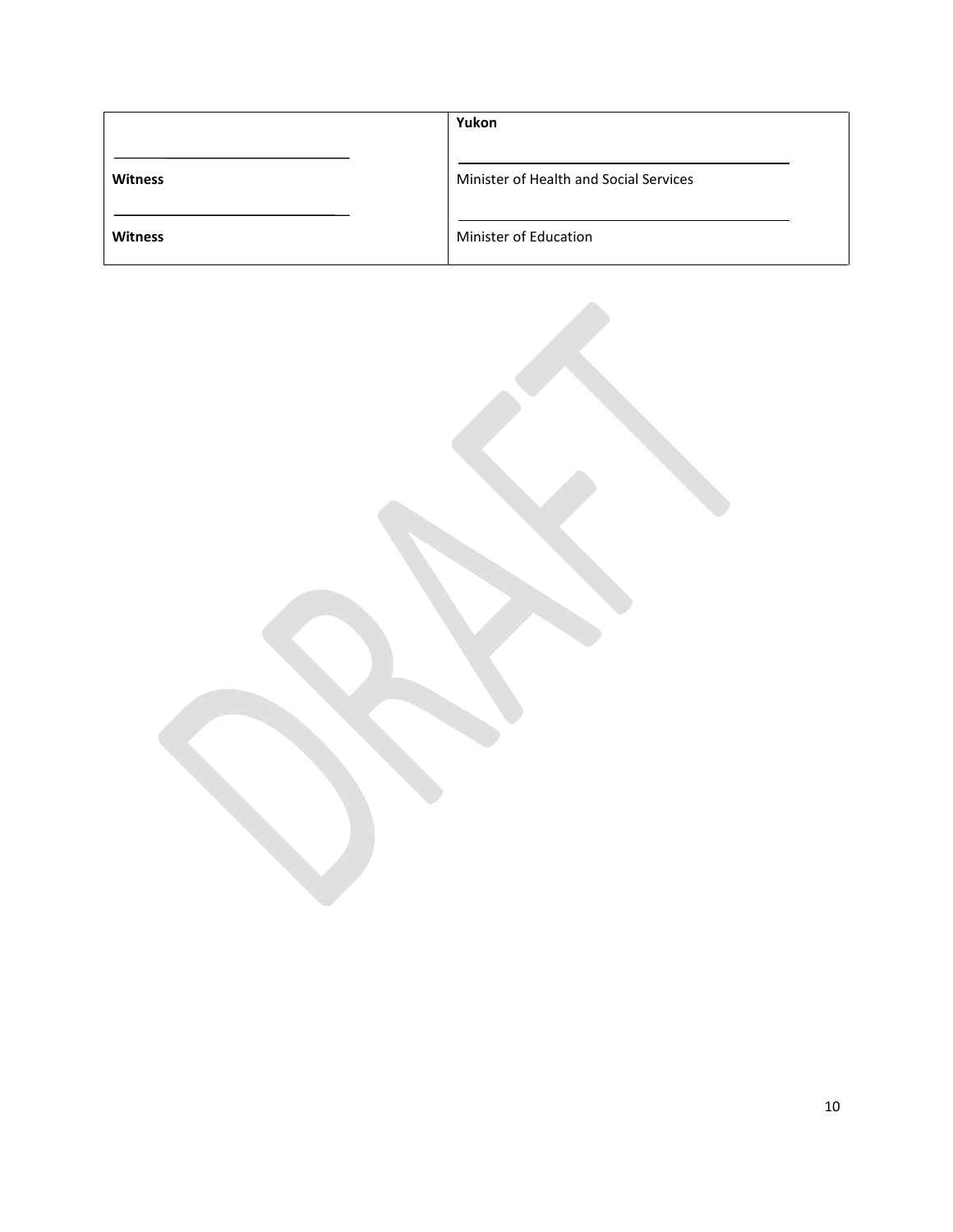## Schedule 1 Cost-Sharing Agreement

Funding for the JCSH operations and the cost of the Secretariat will be shared among the federal and the provincial/territorial jurisdictions:

- Public Health Agency of Canada will contribute \$150,000 annually; and
- Provinces and territories will equitably share the balance (\$100,000) according to the schedule outlined below.

Funds are committed for five years commencing April 1, 2020.

Provincial/territorial jurisdictional contributions are based on a fixed contribution of \$2,000 annually plus a variable portion based on total population of their respective jurisdictions. Jurisdictions with less than one percent of the population will contribute the fixed portion only.

| Province/        |                    | <b>Amount Based</b> |              |
|------------------|--------------------|---------------------|--------------|
| <b>Territory</b> | <b>Base Amount</b> | on Population %     | <b>Total</b> |
| AB               | 2,000              | 11,400              | 13,400       |
| <b>BC</b>        | 2,000              | 12,920              | 14,920       |
| <b>MB</b>        | 2,000              | 3,800               | 5,800        |
| <b>NB</b>        | 2,000              | 2,280               | 4,280        |
| <b>NL</b>        | 2,000              | 1,520               | 3,520        |
| ΝT               | 2,000              | 0                   | 2,000        |
| <b>NS</b>        | 2,000              | 2,280               | 4,280        |
| <b>NU</b>        | 2,000              | 0                   | 2,000        |
| ON               | 2,000              | 38,000              | 40,000       |
| PE               | 2,000              | 760                 | 2,760        |
| <b>SK</b>        | 2,000              | 3,040               | 5,040        |
| YK               | 2,000              | 0                   | 2,000        |
| <b>Totals</b>    | \$24,000           | \$76,000            | \$100,000    |

## **Proportional breakdown of the provincial/territorial contribution:**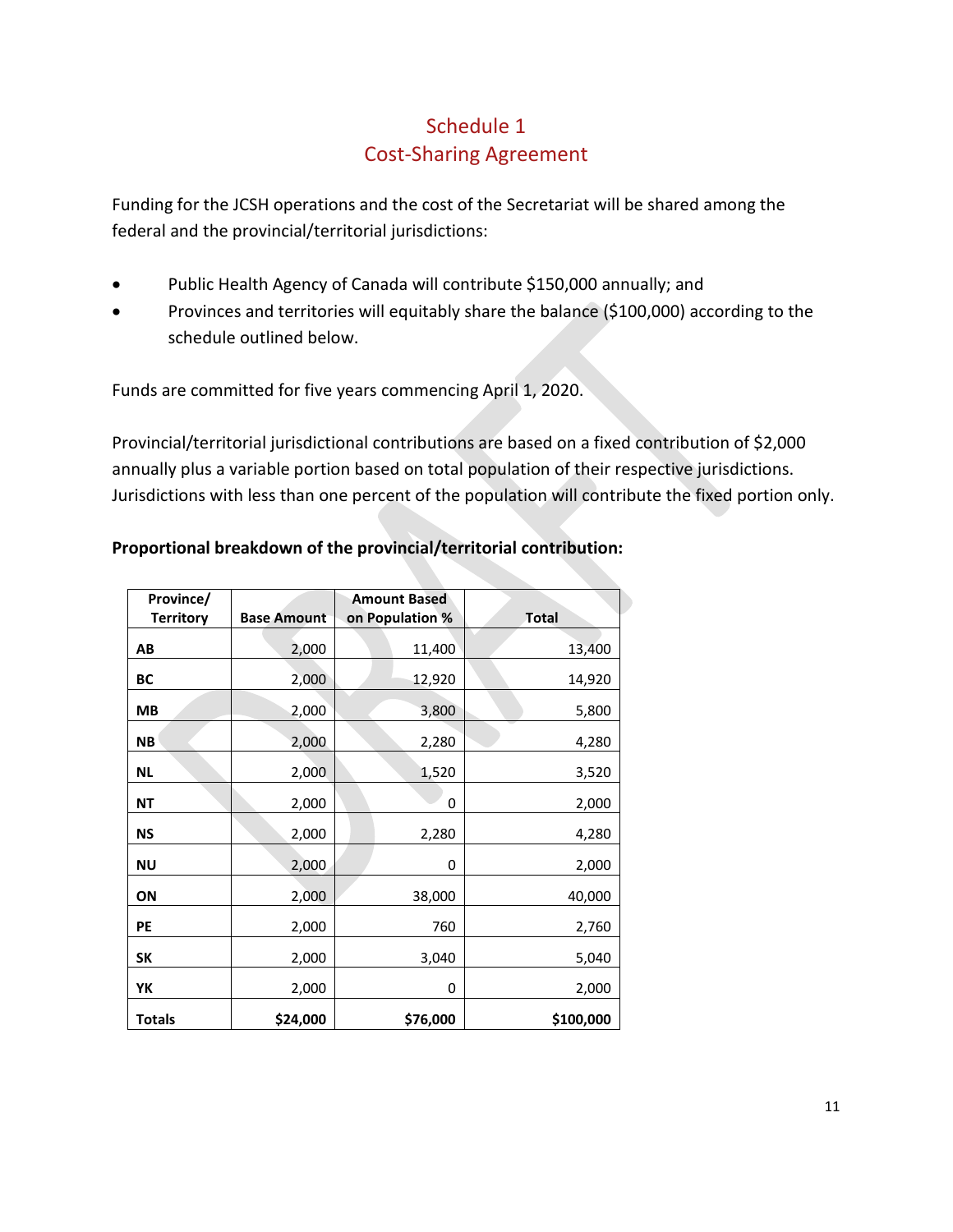## Schedule 2 Management Committee TERMS OF REFERENCE

## Preamble

The Pan-Canadian Joint Consortium for School Health (JCSH) was established in 2005 by the federal, provincial, and territorial Deputy Ministers and Ministers of Health and/or Wellness and the provincial and territorial Deputy Ministers and Ministers of Education. The purpose of the JCSH is to provide leadership and to facilitate a comprehensive and coordinated approach to school/student health and/or well-being by enhancing the capacity of the education and health systems to work together to promote the healthy development of children and youth within school community settings.

The JCSH is governed by two Deputy Ministers' committees – the Advisory Committee of Deputy Ministers of Education (ACDME) and the Conference of Deputy Ministers of Health (CDMH) – through a Pan-Canadian Joint Consortium for School Health Agreement (the Agreement), which is approved and signed by senior education and health/wellness officials from each member jurisdiction's government at the outset of each 5-year mandate. Under the terms of the Agreement, the two Deputy Ministers' committees must establish a Management Committee as the oversight body of the Consortium and approve its Terms of Reference.

## Purpose

The Management Committee is a forum for information sharing, and consideration of strategiclevel issues and collective action related to the purpose of the Consortium.

The Management Committee is accountable to the two Deputy Ministers' committees for the success of the Consortium in meeting its goals.

The Management Committee provides direction to the JCSH Secretariat, the operational unit created under the terms of the Agreement to carry out the day-to-day operations of the Consortium.

## **Principles**

The Management Committee will be guided by the following principles:

• **Partnership:** Members will support actions and decisions that strengthen partnerships across jurisdictions and across traditional health and education sectors.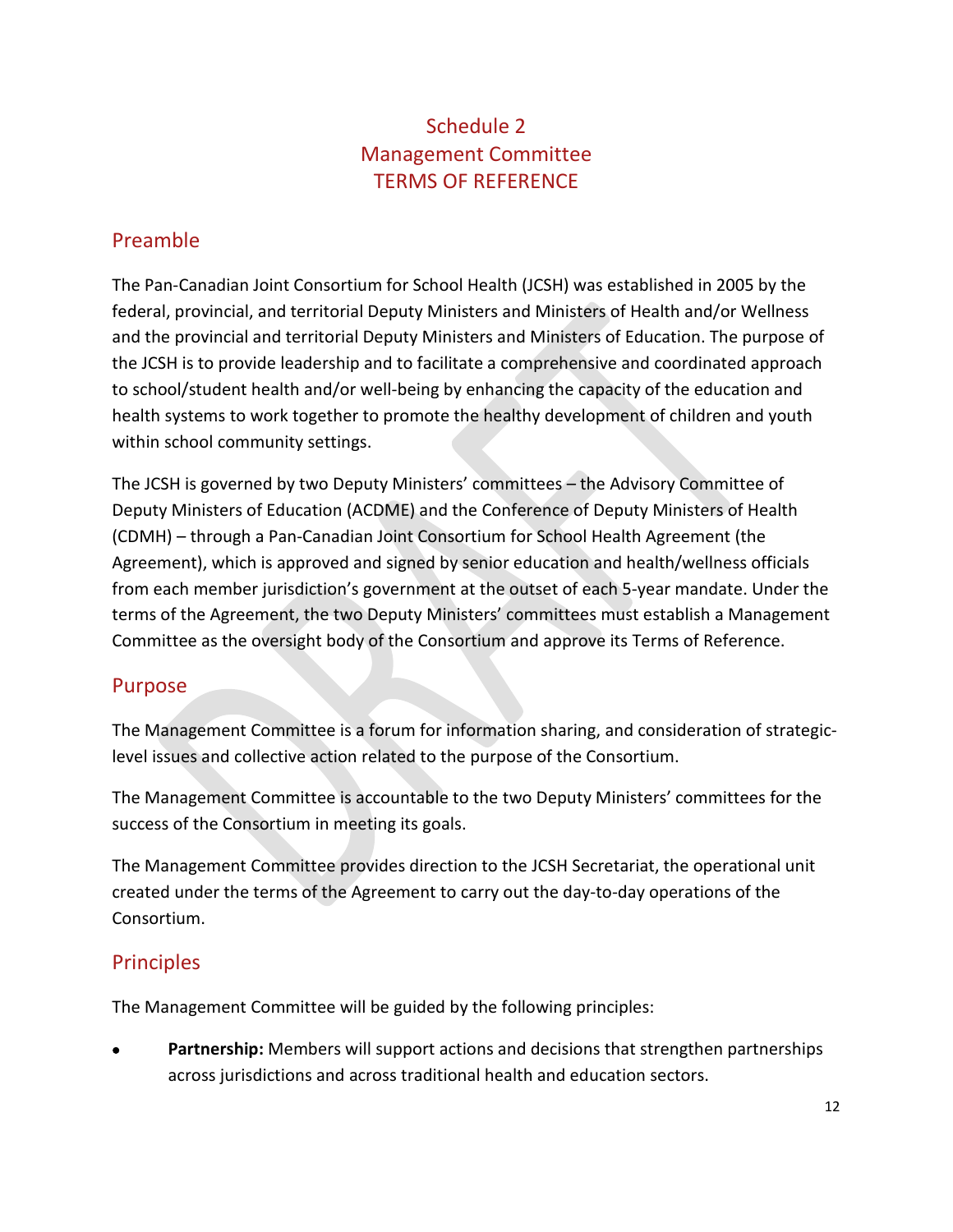- **Participation**: Members are engaged to respond to requests from the JCSH Secretariat and other Committee members.
- **Collaboration:** Members will work together in a spirit of collaboration and support decisions that meet mutual needs and priorities.
- **Integration:** Members will support actions and decisions that strengthen the integration of health and education objectives and goals.
- **Innovation and Effectiveness:** Members will support actions and decisions that are based on innovative and evidence-based practices.
- **Open Communication:** Members will openly share information with other members and within their own jurisdictions where that information might affect the ability of the Consortium to meet its goals.
- **Promotion:** Members will actively support the goals of the Consortium within their own jurisdictions.
- **Commitment and Timeliness:** Members will support the operational requirements of the Secretariat by being engaged in the business of the Consortium and by ensuring actions are carried out and decisions are made in a timely manner.

## Mandate and Objectives

The Management Committee provides the main forum for discussion, decisions, and actions affecting the work of the JCSH. The mandate of the Committee is to further the Consortium's strategic directions and priorities, as informed by the two Deputy Ministers' committees by:

- exchanging ideas, opportunities, and concerns related to existing and emerging issues;
- providing oversight and direction for projects endorsed by the JCSH and undertaken by the School Health Coordinators' Committee, the Secretariat, and/or task-specific working groups;
- facilitating a linkage between JCSH projects and jurisdictional experts to inform work on such projects;
- providing guidance on alignment between the Consortium objectives and jurisdictionspecific health and educational issues;
- capitalizing on creating opportunities to represent the JCSH in local/provincial/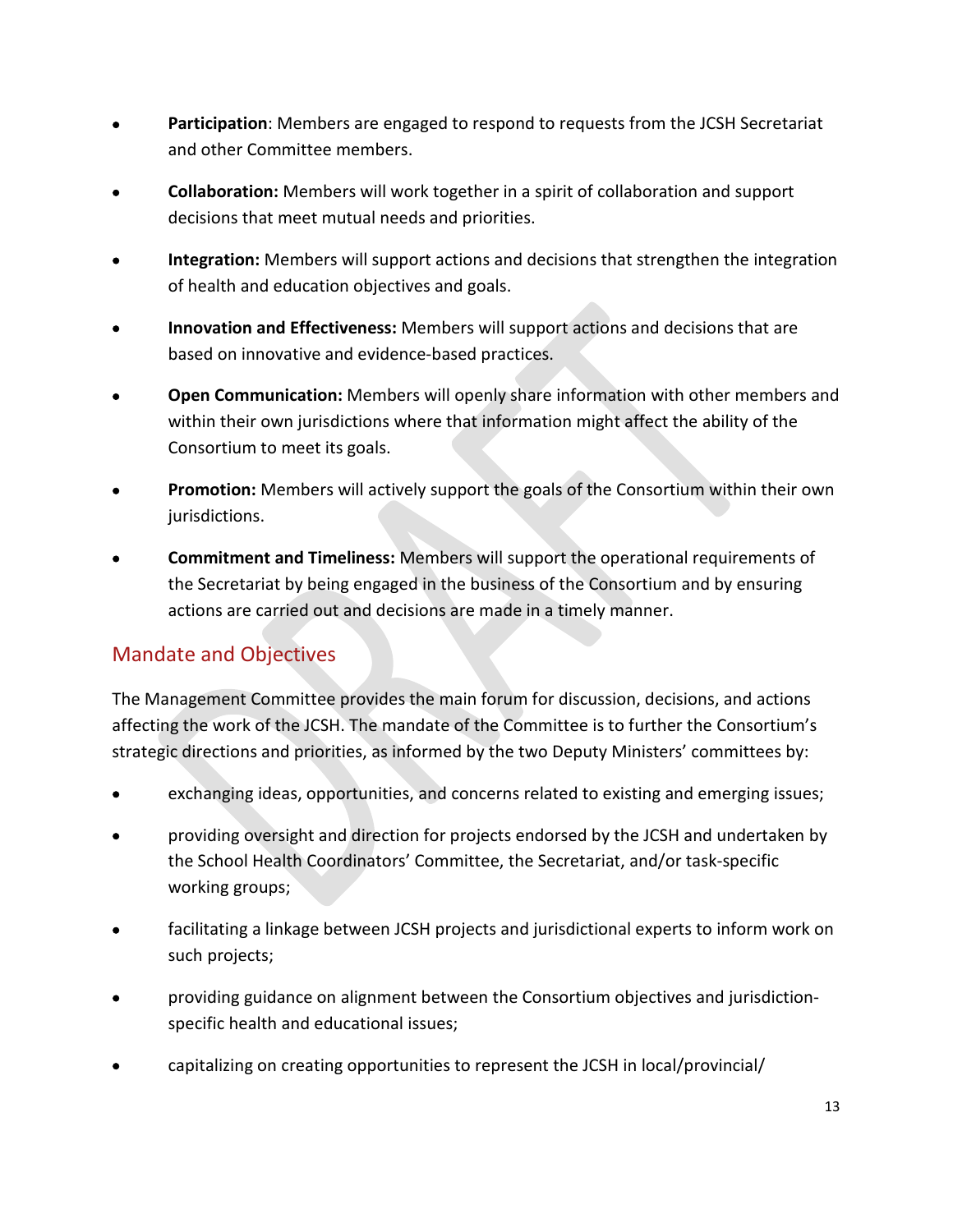national/international forums;

- participating in discussions and making decisions on strategic or operational matters, as required, to move the JCSH's agenda forward, as outlined in the strategic plan and annual business plan;
- offering a forum for discussion on other health and educational issues where appropriate; and
- applying the existing JCSH evaluation framework to undertake a comprehensive evaluation during the mandate, adjusting strategies and annual work plans accordingly.

## *Oversight responsibilities of the Management Committee are as follows:*

- participate in the evaluation of the Secretariat;
- provide leadership and guidance to the Secretariat, including setting direction and priorities;
- provide leadership and guidance to the School Health Coordinators' Committee, including setting direction and priorities;
- approve Terms of Reference for the School Health Coordinators' Committee;
- identify opportunities to address both established, shared priorities as well as emerging trends;
- annually review the endorsed strategic priorities and objectives for the JSCH's 5-year mandate to inform JCSH work planning;
- provide input to, as well as review and approve annual work plans for the JCSH, inclusive of anticipated resource requirements;
- provide input to, as well as review and approve annual operating budgets prepared by the Secretariat, and oversee the financial and administrative matters of the JCSH, in conjunction with the co-chairing jurisdictions;
- establish/reaffirm the Secretariat's responsibilities based upon the annual budget and work plan;
- provide input to, as well as review and approve an annual report of JCSH activities and financial statements prepared by the Secretariat, and submit them to the two Deputy Ministers' committees each fiscal year, on or before July 31; and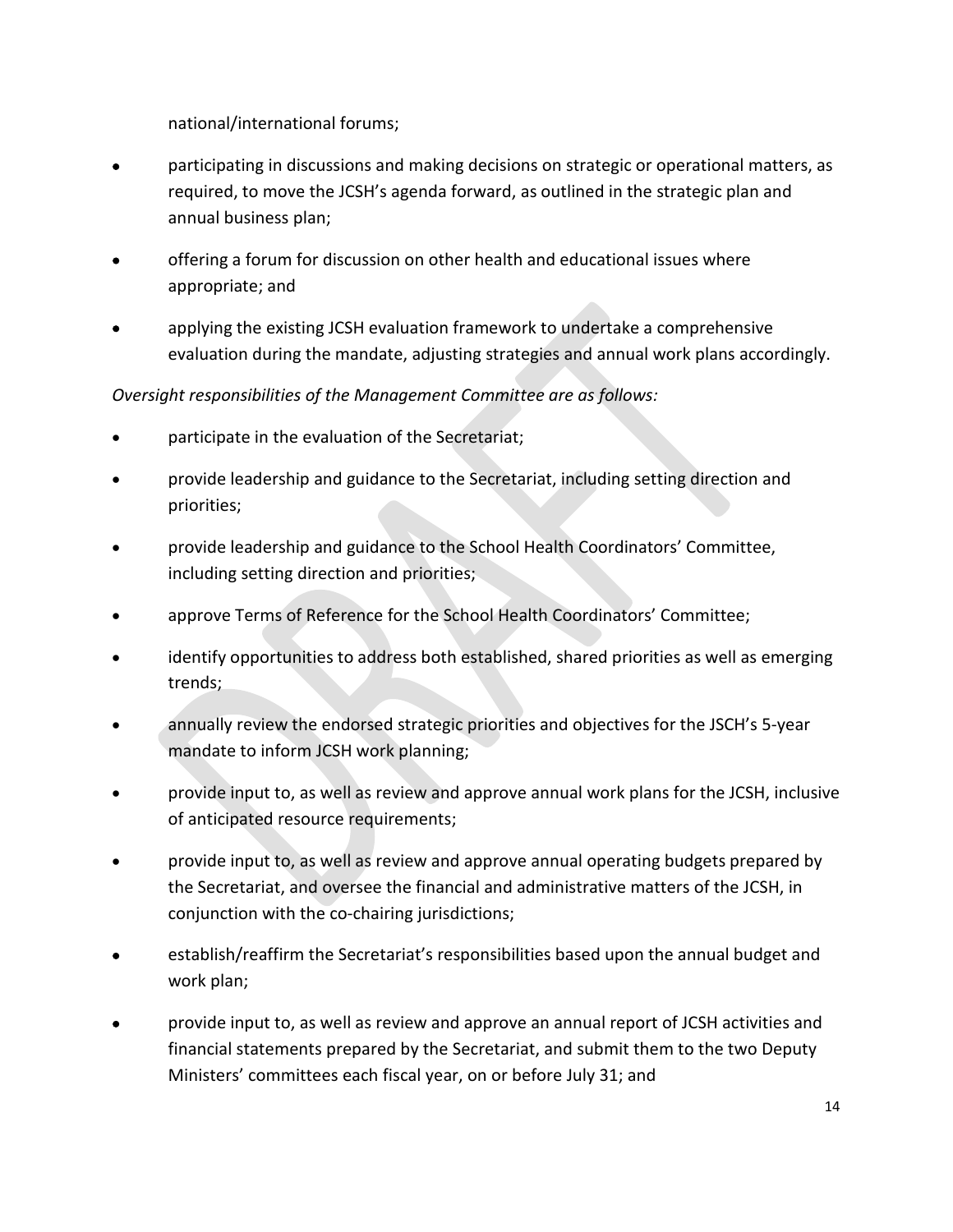• approve and review as needed project charters for external committees and working groups deemed necessary by members of the Committee to carry out the work of the JCSH. Ad hoc and external working groups and subcommittees are accountable directly to the Management Committee and are required to report back on project charter deliverables.

## *Oversight and Role of the Co-Chairs and Host Jurisdiction*

Additional roles and responsibilities specific to JCSH Management Committee Co-Chairs include:

- leading and facilitating the work of the JCSH to achieve its stated priorities, objectives, targets, and deliverables as stated in the annual work plan
- representing the JCSH at the Conference of F/P/T Deputy Ministers of Health and CMEC on issues relevant to the JCSH

providing direction to and oversight of the JCSH Secretariat.

## Membership and Process

Membership: Management Committee members are appointed by the Deputy Ministers in each member jurisdiction and are generally positioned at the executive management level from the education and/or health/wellness ministry.

In order to promote alignment, the Management Committee will invite the Public Health Agency of Canada (PHAC) and the Council of Ministers of Education, Canada (CMEC) to appoint a representative to participate in discussions of the Committee in an advisory capacity, but these representatives will not be full voting members of the Committee.

Committee Chairs: The Management Committee will have two co-chairs, one from the host jurisdiction, and one representing another member jurisdiction. Ideally the co-chairs will be selected before the outset of a new JCSH mandate and will remain in place for the duration of the mandate. The host jurisdiction will be resourced to provide Secretariat support to the JCSH (through the JCSH budget).

Meetings: The Management Committee will meet a minimum of four times each year. All Management Committee meetings will be convened by teleconference or videoconference.

In addition, the Committee will meet as required to provide oversight and direction/advice on major issues.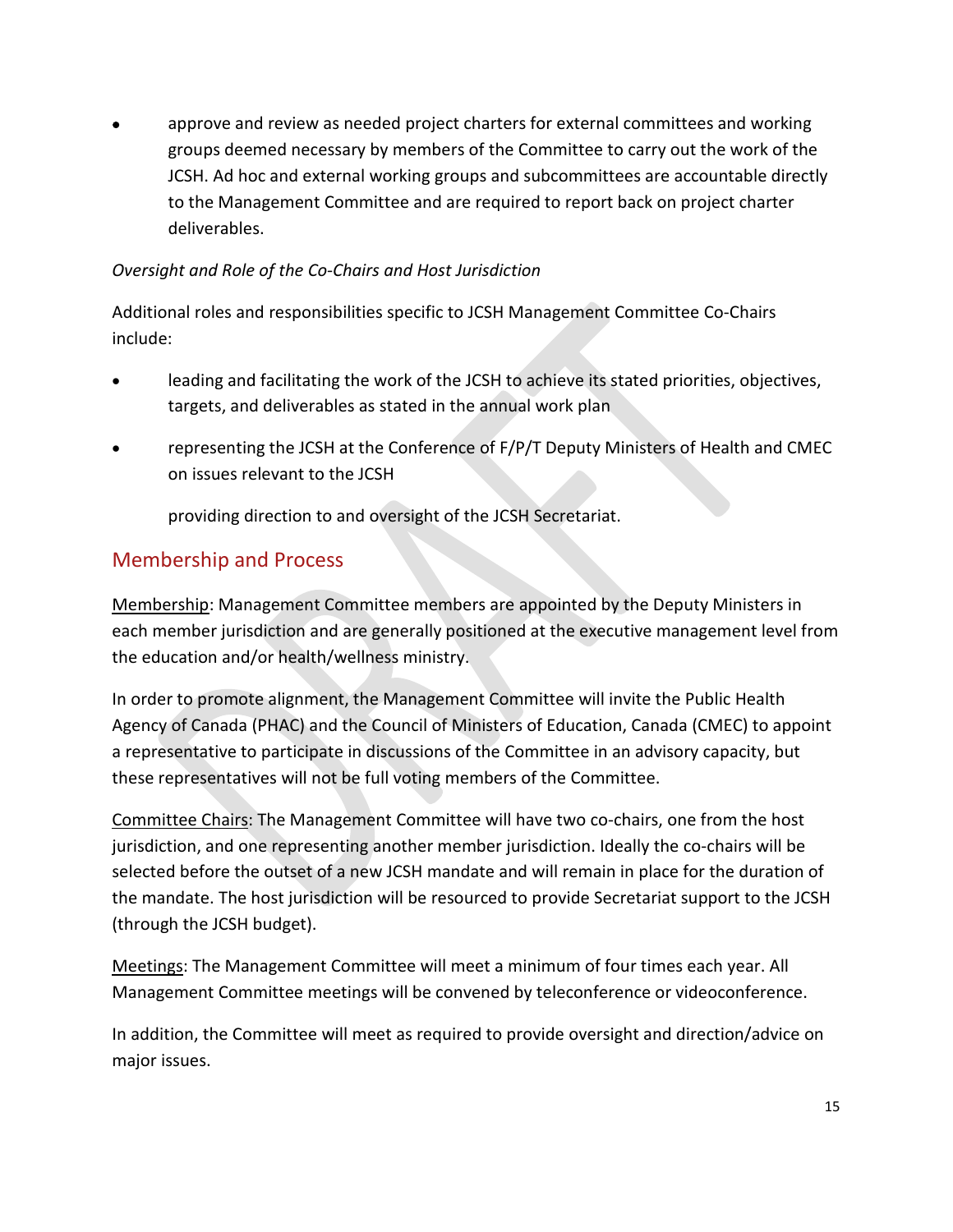Alternates at Meetings: An alternate may attend in place of a member but must be empowered to make decisions on their behalf at the meeting.

Decisions: The Management Committee is a decision-making body. Representation of minimum of fifty percent of member jurisdictions is required for a quorum. Decisions or recommendations will be reached by consensus (defined below). Divergent views will be fully discussed. All members will have a say, but in circumstances where a poll of members is required, each member jurisdiction will have only one vote, and will need to decide which representative will speak. If consensus cannot be reached, the majority will rule. Differing opinions will be noted in the meeting records.

The following process will be used to reach consensus on an issue and to make a decision / recommendation. A decision timeframe will be determined by the urgency in which the decision or recommendation must be made:

Each member will state their position on the following four-point scale: Level 1: Fully support; Level 2: Support with reservations; Level 3: Require more information; Level 4: Cannot support.

Consensus has been reached if all members are at Levels 1 or 2. Members can explain their reservations or level of support as part of the meeting record.

If a member requires more information (Level 3), the member must clearly explain what information or discussion is required in order to make their decision.

If a member cannot support the decision (Level 4), the member must try to offer a solution that accommodates their needs and the needs of the rest of the group. All members must seek solutions, improvements or alternatives to meet the objectives of the entire group.

Members must respond to requests for information or input within the agreed upon timeframe. Members failing to respond by the agreed upon time forfeit the opportunity for further input into any related decision.

Communications: The Committee will keep meeting records including records of its decisions. The meeting records will be available to the Committee Members' respective Deputy Ministers.

The Secretariat will prepare and regularly update an "issues tracking" document to assist Members in meeting their obligations for timely and informed decision-making.

Accountability and Reporting: Accountability is to the two Deputy Ministers' committees – ACDME and CDMH.

The Management Committee will support the development of an annual work plan, complete